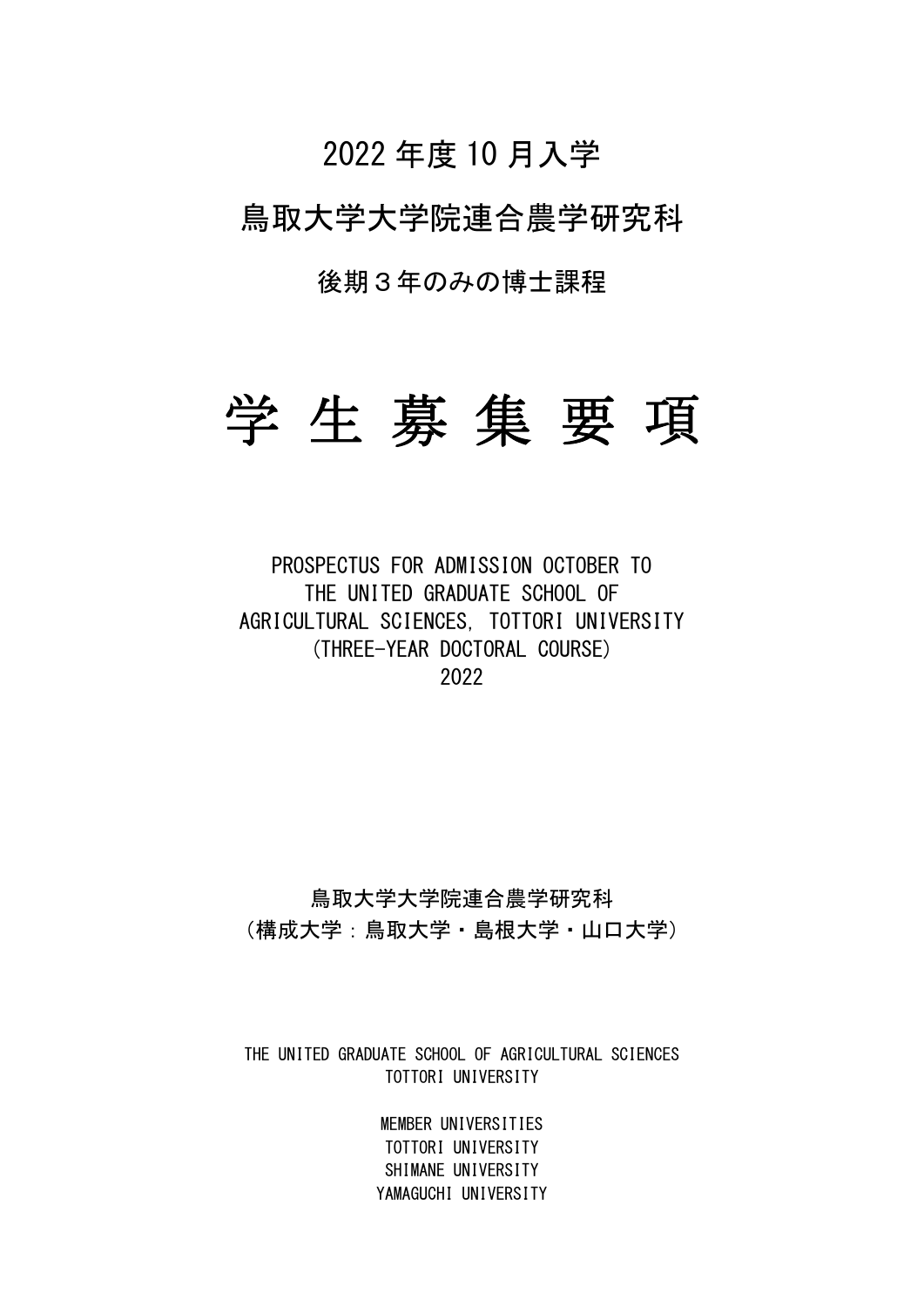### 鳥取大学大学院連合農学研究科のアドミッションポリシー

鳥取大学大学院連合農学研究科は、中国地方の鳥取大学、島根大学、山口大学の3大学から構成されており、平 成元年に後期3年の博士課程として設立されました。

鳥取大学大学院連合農学研究科では、次のような人を広く受け入れます。

(1)生産環境科学専攻,生命資源科学専攻及び国際乾燥地科学専攻の各専攻分野で必要とされる博士前期課程相当 の基礎知識と学力を有する人、(2)より高度で豊かな専門的知識・技術及び俯瞰的な広い視野の獲得、さらにそれらを応 用した独創的な研究に取組むことを志す人、(3)社会的責任感に基づく高い倫理観を身につけ、科学技術の発展と地域 や国際社会の要請に寄与することを志す人、及び(4)地域、国際社会が直面する問題に対処するための専門的かつ高度 な課題発見・解決力及びコミュニケーション力を身につけ、専攻分野の研究を先導することを志す人。

連合農学研究科では、これらの人を受け入れるため、出願書類(研究計画書を含む)及び口頭試問により多角的 かつ総合的な評価による選考を行います。

各専攻が求める人材像は以下のとおりです。

【生産環境科学専攻】 農林業における生産・流通・消費、農林業の生産環境、及び森林・流域環境に関わる諸問 題に関心があり、これらの諸問題解決に取組みたいという強い意欲のある人。

【生命資源科学専攻】 動物、植物、菌類等が備える多様な生命機能に対して高い関心があり、その分子レベル及 び遺伝子レベルでの解明と、資源としての幅広い利活用を視野に入れたバイオサイエンス に関わる先端的研究分野に挑戦したいという強い意欲のある人。

【国際乾燥地科学専攻】 世界の乾燥地における環境や食糧等に関わる諸問題に関心があり、幅広い視野と専門 的知識・技術を生かして国際的に活躍したいという強い意欲のある人。

### 1.専攻及び募集人員

|   |   | 尃 |   | 攻 |   |   | 募集人員 |
|---|---|---|---|---|---|---|------|
| 生 | 産 | 環 |   | 境 | 科 | 学 | 若干名  |
| 生 | 命 | 資 |   | 源 | 科 | 学 | 若干名  |
| 国 | 際 | 乾 | 燥 | 地 | 科 | 学 | 若干名  |

### 2.出 願 資 格

次の各号のいずれかに該当する者及び2022年9月までにいずれかの資格を取得見込の者

- (1) 修士の学位を有する者
- (2) 外国において修士の学位に相当する学位を授与された者
- (3) 外国において、学校教育における16年の課程を修了した後、外国の学校が行う通信教育における授業科目 を我が国において履修し、修士の学位に相当する学位を授与された者
- (4) 国際連合大学の課程を修了し、修士の学位に相当する学位を授与された者
- (5) 文部科学大臣の指定した者 (大学を卒業し、又は外国において学校教育における16年の課程を修了した後、大学、研究所等において2 年以上研究に従事した者で、大学院において、当該研究等の成果等により、修士の学位を有する者と同等以 上の学力があると認めた者)
- (6) 本研究科において、個別の出願資格審査により、修士の学位を有する者と同等以上の学力があると認めた者 で、2022年9月30日時点で24歳に達している者

※上記(5)、(6)に該当する者は、「7.出願資格の認定」を参照すること

### 3.出 願 手 続

(1) 出願期間及び出願方法

2022年7月19日(火)~7月22日(金)(必着)。受付時間は9時~12時、13時~16時。 郵送の場合は、封筒の表に「入学願書在中」と朱書し、「簡易書留」とすること。

(2) 提出先 〒680-8553 鳥取市湖山町南4丁目101番地 鳥取大学農学部連大学務係 電 話 (0857)31-5446(直通) FAX (0857)31-5683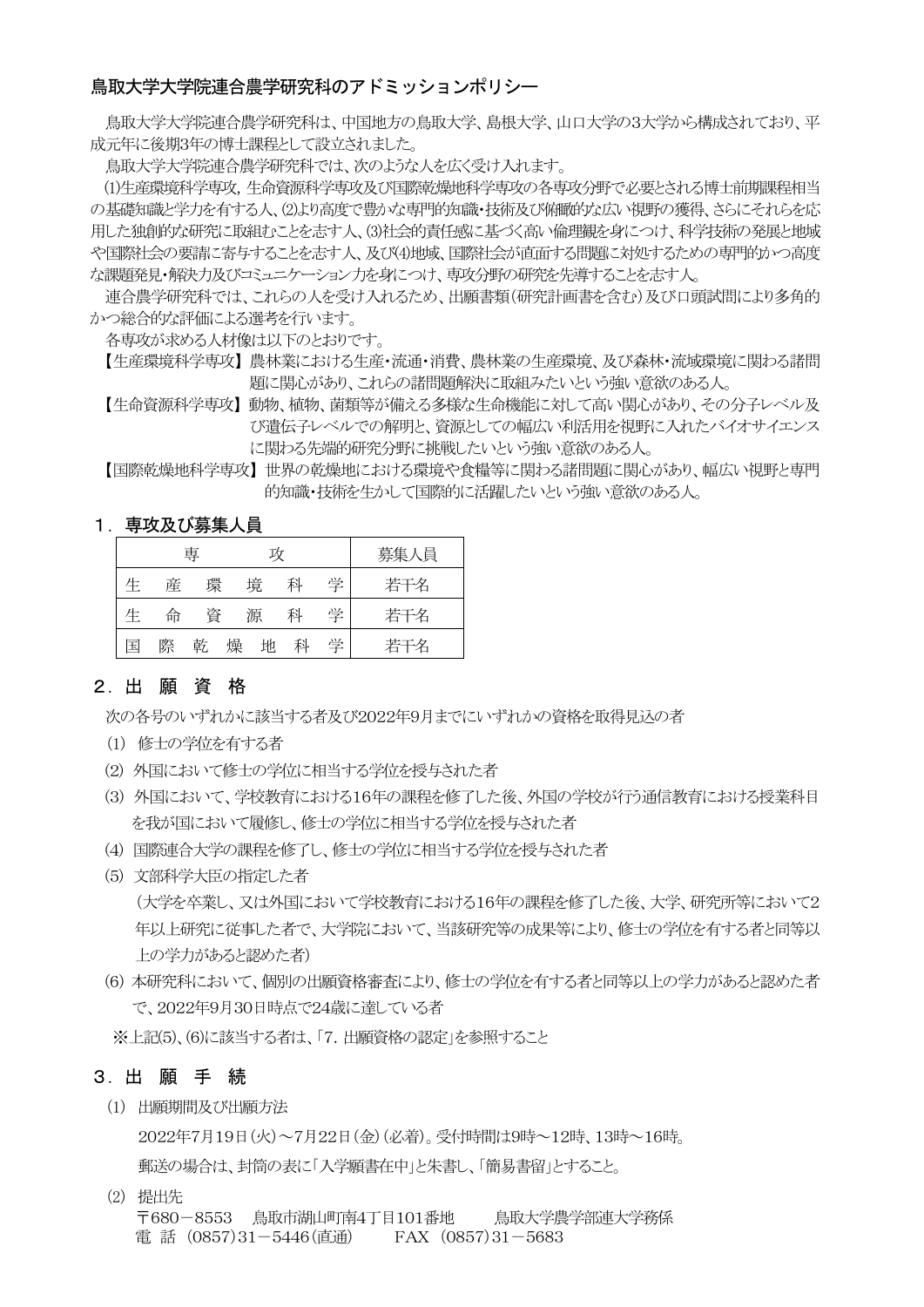# The Admission Policy of the United Graduate School of Agricultural Sciences, Tottori University

The United Graduate School of Agricultural Sciences, Tottori University was founded in 1989 as an independent three-year Doctoral Course at Tottori University. The participating universities are the graduate schools (Master's Course) of three universities, Tottori, Shimane and Yamaguchi, in the Chugoku district of Japan.

The United Graduate School of Agricultural Sciences, Tottori University, widely accepts people who: (1) have the basic knowledge and scholastic ability equivalent to the master's degree, which is required in each of the Courses of Bioproduction and Bioenvironmental Sciences, Bioresource and Life Sciences, and Global Dryland Science; (2) seek to obtain higher and broader expertise and skills and more comprehensive viewpoints, and further desire to engage in original studies through the application of these skills; (3) seek to acquire high morality based on social responsibility, contribute to the development of science and technology, and cater to the needs of the local and international communities; and (4) seek to obtain professional and advanced capacities to identify and solve problems and communicate effectively and lead the research activities in the specialized area to deal with problems faced by the local and international communities.

In order to accept applicants who meet these requirements, the United Graduate School of Agricultural Sciences, Tottori University will select candidates based on a multifaceted and comprehensive evaluation of application documents (including research plan) and oral examination.

Each course seeks the following qualities in students:

The Course of Bioproduction and Bioenvironmental Sciences:

A strong interest in problems in production, distribution, consumption, and production environment in agriculture and forestry, as well as in other areas related to forest and watershed environments, and the desire to solve such problems. The Course of Bioresource and Life Sciences:

A strong interest in the diverse vital functions found in animals, plants, fungi, etc. and the desire to challenge advanced bioscience studies focusing on the identification of such vital functions at molecular and genetic levels, aswell as their utilization as resources. The Course of Global Dryland Science:

A strong interest in problems surrounding the environment and food in drylands across the world and the desire to utilize the broad viewpoint, expertise, and professional skills in international activities.

# 1.Doctoral Course

| Doctoral Course <sub>.</sub>                | No. of students admitted annually |
|---------------------------------------------|-----------------------------------|
| Bioproduction and Bioenvironmental Sciences | a few                             |
| Bioresource and Life Sciences               | a few                             |
| Global Dryland Science                      | a few                             |

# 2.Application Requirements

Applicants must meet one of the following requirements or anticipate attaining one of the following requirements by September, 2022.

- (1) Have been awarded a Master's degree.
- (2) Have been awarded a degree equivalent to a Master's degree from a foreign university.
- (3) Have taken lessons in Japan through a correspondence course provided by a foreign institute and have attained a degree equivalent to a Master's degree in addition to 16 years of basic education in foreign country.
- (4) Have completed a course of study at the United Nations University and have received a Master's degree or equivalent.
- (5) Those who are selected by the Japanese Ministry of Education, Culture, Sports, Science and Technology. (Those who have been engaged in research at universities and institutes for more than two years and whose academic achievements are judged to be equal to or higher than those of a person with a Master's degree (A) after graduation from a university, or (B) after finishing 16 years of basic education in a foreign country.)
- (6) Those whose academic achievements are judged to be equal to or higher than those of a person with a Master's degree by a separate qualification screening and who are 24 years old or will be 24 years old by September 30, 2022.

※Refer Section 7 if you are under items (5) and (6)

# 3.Application Procedures

- (1) Application Period: July 19 to July 22, 2022 (office hours: 9-12 and 13-16). Application documents must be submitted in person or by mail. We will not accept any application documents after the deadline.
- (2) Mailing Address : Academic Affairs Section of the United Graduate School of Agricultural Sciences, Tottori University, 4-101 Koyama-Minami, Tottori, 680-8553, Japan. Tel : 81-857-31-5446 ; Fax : 81-857-31-5683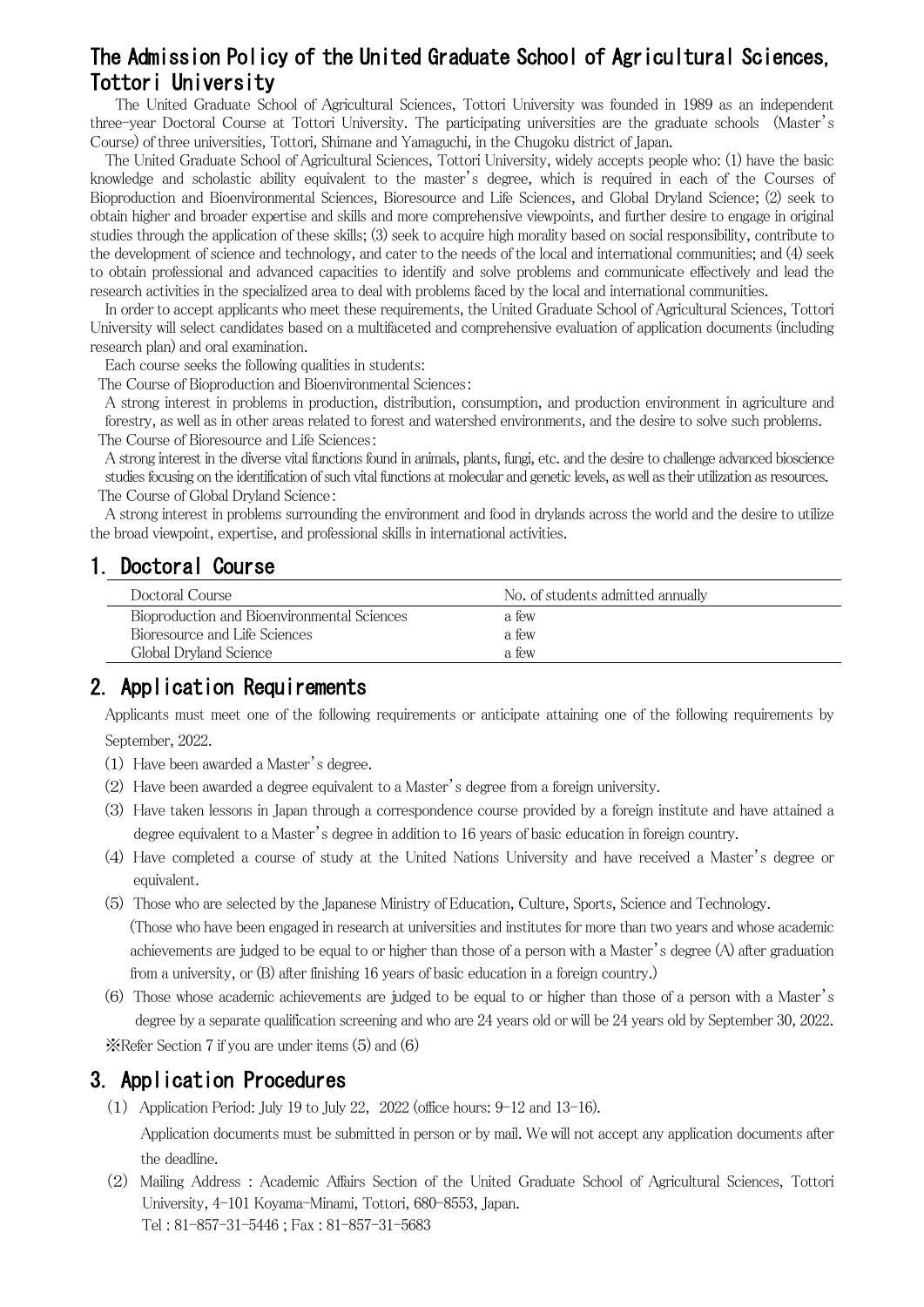- (3) 出願書類 様式等は、本研究科HPからダウンロードできます http://rendai.muses.tottori-u.ac.jp/
	- (A) 入学願書 (様式第1号)
	- (B) 受験票・写真票 (様式第1号の1)
	- (C) 写真 2枚:入学願書及び写真票に貼付。上半身・無帽・正面向・3か月以内撮影のもの (縦4㎝×横3㎝)
	- (D) 履歴書 (様式第2号)
	- (E) 修士課程修了証明書又は修了見込証明書 (成績証明書により確認できる場合は不要)
	- (F) 成績証明書(1):出身大学の学部長(又は学長)作成のもの(出願資格認定申請者のみ)
	- (G) 成績証明書(2):出身大学院の研究科長(又は学長)作成のもの(様式不問、様式第3号でも可)
	- (H) 検 定 料:30,000円 構成大学(鳥取・島根・山口大学)の大学院修士課程を修了見込の者及び日本国政府から奨学金を支給 されている国費外国人留学生は不要。本学所定の検定料振込依頼書で、最寄りの銀行窓口(郵便局、ゆ うちょ銀行を除く)にて振込のうえ、取扱銀行の収納印が押された「検定料振込済証明書」を必ず受け取り、 様式第4号に貼付けて提出すること。現金で納入する場合は、鳥取大学財務部経理課出納係(又は鳥取 大学農学部連大総務係)に、持参または現金書留で納付すること。
	- (I) 修士論文等
		- (a) 修士課程修了者 i)修士論文の写(論文がない場合は、これに代わるもの)
			- ⅱ)修士論文の概要(A4用紙に、和文の場合は2,000字程度、英文 の場合は1,200語程度で記入。表紙に様式第5号を使用。)
		- (b) 修士課程修了見込の者 ⅰ)研究経過報告書(A4用紙に、和文の場合は12,000字程度、英文 の場合は5,000語程度で記入(図表を含む))
			- ⅱ)研究経過報告書の概要 ((a)-ii)に準じて作成)
		- (c) 「2.出願資格(5)、(6)」該当者 ⅰ)(a)に準拠した「修士学位相当の論文」の写
			- ⅱ)「修士学位相当の論文」の概要 ((a)-ii)に準じて作成)
		- (d) 上記以外の研究発表等の資料があれば提出してください
	- (J) 研究計画書:入学後の研究分野・研究内容についてA4用紙に記入。表紙に様式第6号を使用。
	- (K) 志願理由書:本研究科を選択した動機、今後の目標や目的を A4用紙に記入。表紙に様式第7号を使用。
	- (L) 受験承諾書 (様式第8号):官公庁、会社等に在職している者のみ(所属長又は代表者の公印押印)
	- (M) 住民票等:外国人の志願者のみ

市区町村長発行の住民票又は在留資格が記載された査証の写。 出願時に渡日していない場合は、渡日後速やかに手続きを行い提出すること。

また、国費外国人留学生は必ず出身大学発行の「国費外国人留学生証明書」も提出すること。

(N) 返信用封筒:郵便番号、住所、氏名を明記し、354円の切手を貼った定形型封筒(縦23.5㎝×横12.0㎝) ※出願資格審査申請者は、「7. 出願資格の認定」で提出済の書類は再提出の必要はありません。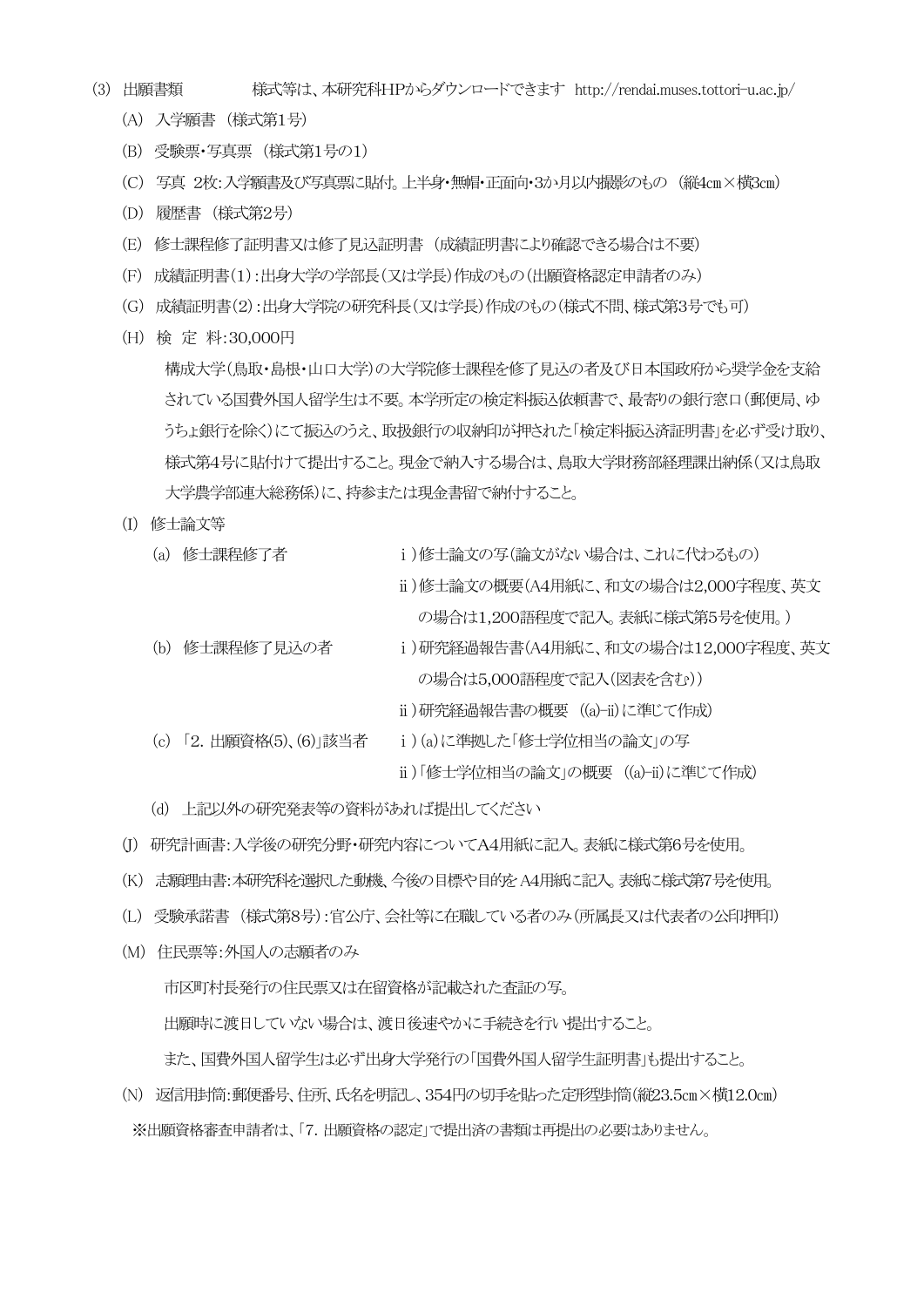- (3) Application Documents Forms can be downloaded from our website. http://rendai.muses. tottori-u.ac.jp/
	- (A) Application Form (Use Form No. 1)
	- (B) Examination Admission Card and Photograph Card (Use Form No. 1-1)
	- (C) Photograph : Two photographs  $(4 \text{ cm} \times 3 \text{ cm})$ , taken within the last three months, should be pasted on the application form and the photograph card, respectively.
	- (D) Curriculum Vitae (Use Form No. 2)
	- (E) A copy of the Master's degree or a letter that certifies the anticipated graduation. This required is waived for applicants whose academic achievements are certified by evaluation (see G).
	- (F) Academic Records : The record must be certified by the dean or the president of the applicant's university (only for candidates qualifying under items 5 and 6 in the Section 2) .
	- (G) Evaluation : This evaluation must be written by the dean of the applicant's graduate school (Form No. 3 can be used).
	- (H) Application Fee : 30,000 JPY

Complete the payment transfer at any bank in Japan and use the enclosed slip, Attach the payment receipt slip (the right part of the form : 検定料振込済証明書) on Form No. 4. Applicants who will graduate from the Master's course of member universities (Tottori, Shimane and Yamaguchi Univ.) in September, 2022 and foreign students who have been granted a Japanese Government Scholarship are exempted from paying the application fee. If paying by cash, bring the money in person or send it by registered cash mail (genkin kakitome) to the treasury office of the accounting division of Tottori University (or to the office above).

- (I) Master's Thesis
	- (a) Applicants who have completed a Master's course :
		- i) A copy of the Master's thesis, or published manuscript (s) equivalent to the thesis.
		- ⅱ) A summary of the Master's thesis in English (about 1,200 words) . Use A4 paper and attach a cover sheet (Form No. 5) .
	- (b) Applicants who anticipate receiving a Master's degree :
		- i) Describe your research program in English (A4 size, about 5,000 words). This report may include tables and figures.
		- ⅱ) A summary of the research program in English. details are as same in (a)-ii)
	- (c) Candidates qualifying under items (5) and (6) in the Section 2 :
		- i) Copies of manuscript(s) equivalent to a Master's thesis.
		- $ii)$  A summary of the manuscript(s) equivalent to the thesis in English. details are as same in (a)-ii)
	- (d) Copies of published manuscript (s), if any.
- (J) Research Proposal : Describe your research proposal (goal, objectives, experimental design) . Use A4 paper and attach a cover sheet (Form No. 6)
- (K) Letter of Application (Use Form No. 7): Describe why you choose our graduate course, and state your future goals. Use A4 paper and attach a cover sheet (Form No. 7)
- (L) Letter of Permission for Application (Use Form No. 8) : If you are working for a public or private institution, arrange a letter of permission from your supervisor at your place of employment.
- (M) Certificate of Residence: Applicants must submit a copy of the "Certificate of Residence" issued by the local government office in Japan or a copy of a valid visa. Applicants who are not residence of Japan at the time of application for admission should register immediately after arriving in Japan and submit it. If you are a foreign student who is supported by a Japanese Government Scholarship, submit a certificate of foreign student supported by a Japanese Government Scholarship.
- (N) A return addressed envelope  $(23.5 \times 12.0 \text{cm})$  with 354 yen stamp. ※Applicants for section 7 do not need to resubmit the overlapping documents.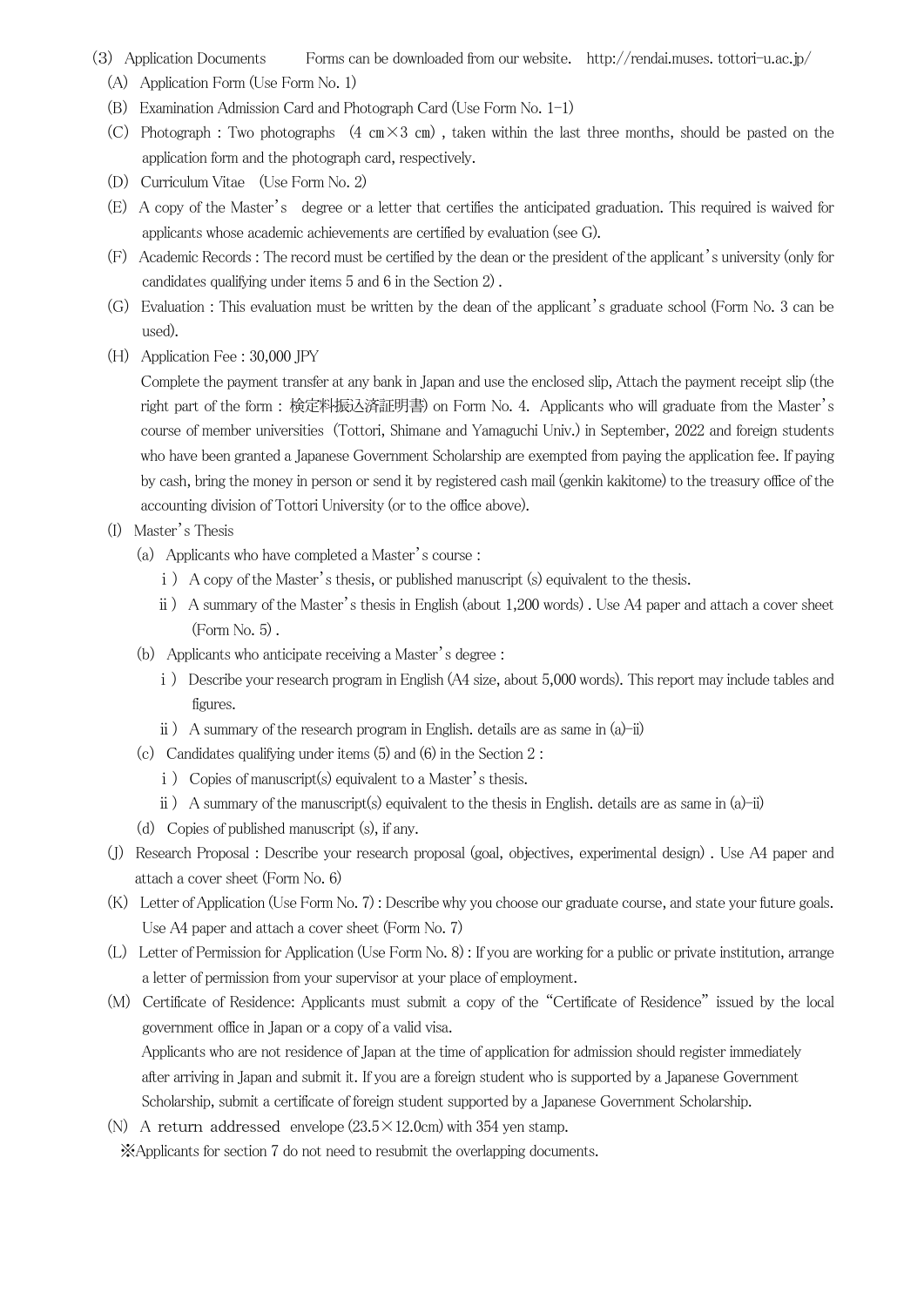#### 〔注意事項〕

- (1) 入学願書に希望する主指導教員名を記入してください。主指導教員は後記の一覧表から選択してください。 記入がない場合、出願書類は受理されません。なお、主指導教員予定者とは密接な連絡をとり、研究計画書 を作成してください。
- (2) 身体等に障がいのある志願者の事前相談について:身体等に障がいがある志願者は、受験及び修学上配慮 を必要とすることがありますので、2022年6月28日(火)までに、次の事項を記載した文書(様式自由)に医師 の診断書を添えて、鳥取大学農学部連大学務係に相談してください。

①氏名、住所、電話番号 ②志望の専攻、連合講座、主指導教員予定者名 ③出身大学、学部、学科等の名称 ④障がいの種類・程度 ⑤受験上希望する配慮 ⑥修学上希望する配慮 ⑦出身大学でとられていた措置 ⑧日常生活の状況

- (3) 出願書類提出後は、記載事項の変更は認めません。
- (4) 納入された検定料は返還しません。
- (5) 本研究科では、大学院設置基準第15条に定める「長期履修学生制度」(学生が、職業を有しているなどの事 情により、修業年限を超えて一定の期間にわたり計画的な教育課程を履修し、修了することを希望する旨を 申し出たときは、その計画的な履修を認めることができるもの)を導入しています。この制度は、標準修業年限 の3年を超えて研究指導を受けることを希望する場合、最大2年まで在学期間を延長することができるもので す。この制度を希望する者は、鳥取大学農学部連大学務係に申し出てください。
- (6) 学生募集に関する事項は、鳥取大学農学部連大学務係に照会してください。なお、郵便で照会する場合に は、郵便番号、住所、氏名を明記し、郵便切手を貼った返信用封筒を同封してください。
- (7) 提出書類の返却はしません。

### 4.選 抜 方 法

入学者選抜は、口頭試問、提出書類の評価等を総合して行います。

- (1) 口頭試問: 修士論文等の内容及び研究計画書を中心に50分程度(内容説明 30分程度、質疑その他 20 分程度)行います。発表に使用するコンピュータは、使い慣れたものを持参してください。液晶プロジェクター は会場に準備してあります。
- (2) 口頭試問の日時及び場所

| 時                             | 場<br>所  | 集 合 時 間 等                   |
|-------------------------------|---------|-----------------------------|
| $2022487261$ (金) $10:00 \sim$ | 鳥取大学農学部 | 試験当日 9時30分までに<br>連大セミナー室に集合 |

<sup>※</sup> 大規模災害や新型コロナウイルス感染症の拡大等により、入学試験の予定通りの実施が困難な場合、試 験時間の短縮や試験日時、入試方法及び合格発表日の変更等の対応をとることがあります。その場合は、 別途 通知します。

### 5.合 格 発 表

2022年9月2日(金)15時、各構成大学農学部(島根大学においては、生物資源科学部)に掲示するとともに、 合格者には合格通知書及び入学手続に必要な書類を送付します。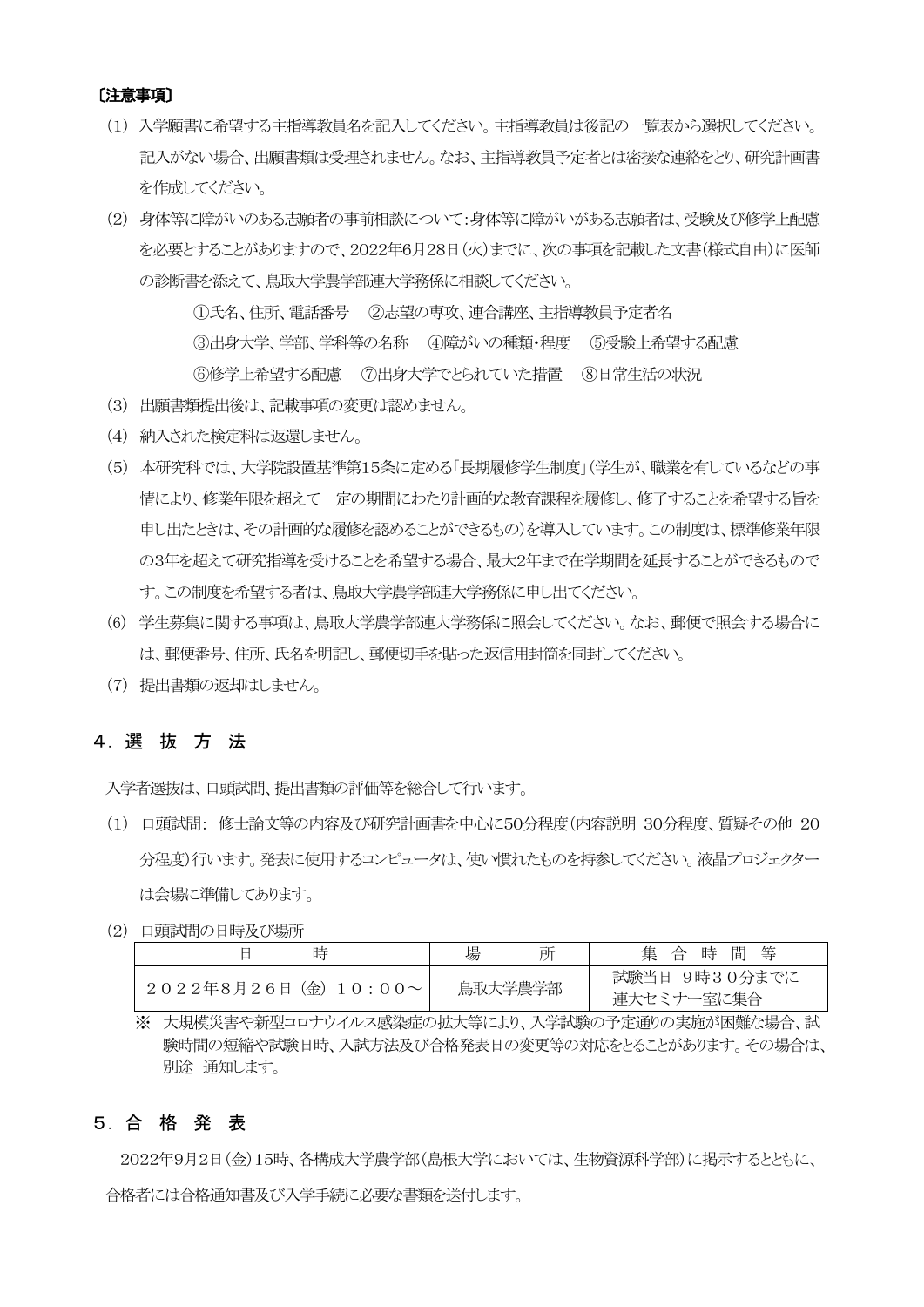# 〔Notes〕

- (1) Applicants should select one professor as a major supervisor from the "List of Major Supervisors and their Research Interests" and make contact prior to making an application. We will not accept applications without a nominating professor.
- (2) For those with physical and other handicaps : If you have any physical and/or other handicaps, we suggest that you notify us about your situation in advance. We can consider take your condition at the time of the entrance examination and thereafter. Therefore, those with physical and other handicaps are requested to submit a description of your condition along with a doctor's diagnosis. Our staff at Academic Affairs Section of the United Graduate School of Agricultural Sciences will be available for consultation after June 28, 2022. There are no fixed forms for the description of your condition; you can choose the most suitable way to describe them. However, please be sure to include:
	- $(i)$  Your name, your present address and phone number
	- (ⅱ) The major and the division you are applying to, and the name of the probable major supervisor
	- (ⅲ) The name of the department, the faculty and the university you graduated from
	- (ⅳ) The type and degree of your handicap
	- $(v)$  Any considerations you wish us to make for you at the time of the entrance examination
	- (ⅵ) Any considerations you wish us to make for you after you have been accepted to our Graduate School
	- (ⅶ) Description of any treatment you have thus far received at your former university
	- (ⅷ) Any comments about your daily life in term of your condition that you want us to know about
- (3) No modifications to the application documents will be allowed after submission.
- (4) The application fee is not refundable.
- (5) Long-term enrollment system is facilitated at our graduate school for a student who has difficulty completing the course within the standard study period, which is three years, due to having work or other relevant reason. A student applicable under this system is given an opportunity to extend study period at longest two more years. Those who wish to use this system, please contact Academic Affairs Section of the United Graduate School of Agricultural Sciences, Tottori University.
- (6) Further inquiries should be made directly to Academic Affairs Section of the United Graduate School of Agricultural Sciences, Tottori University. Inquiries made by mail should include a return addressed envelope with postal stamp.
- (7) None of the documents submitted will be returned to the applicants.

# 4.Selection Procedures

Students will be selected based on evaluation of the oral examination and submitted documents.

(1) Oral Examination

Oral presentation (about 30 min) on the applicant's Master's research and the research proposal at the United Graduate School. Questions and discussion (about 20 min) will follow the presentations. It is recommended that you use your own laptop computer for your presentation. You can use LCD projector that is setup in the room.

| Date            | Time              | Place                                      |  |  |
|-----------------|-------------------|--------------------------------------------|--|--|
| August 26, 2022 | 10:00 a.m. $\sim$ | Faculty of Agriculture, Tottori University |  |  |

(2) Time, Date and Place of Oral Examination

\*Applicants should assemble in "Seminar room" (1F) of the United Graduate School of Agricultural Sciences, Tottori Univ. by 9:30 a.m..

\*When a contingency such as large-scale natural disasters or COVID-2019 outbreak etc. occurs and examination is not conducted as planned, the date and time of the examination, the examination method and the date of the examination result might be changed or the examination time might be shortened. Tottori University will notify it to the applicants.

# 5.Notification of Acceptance

Accepted applicants will be notified by mail. In addition, the examinees' number of the accepted applicants will be posted on a bulletin board at the Tottori, Shimane and Yamaguchi Universities at 15:00, September 2, 2022.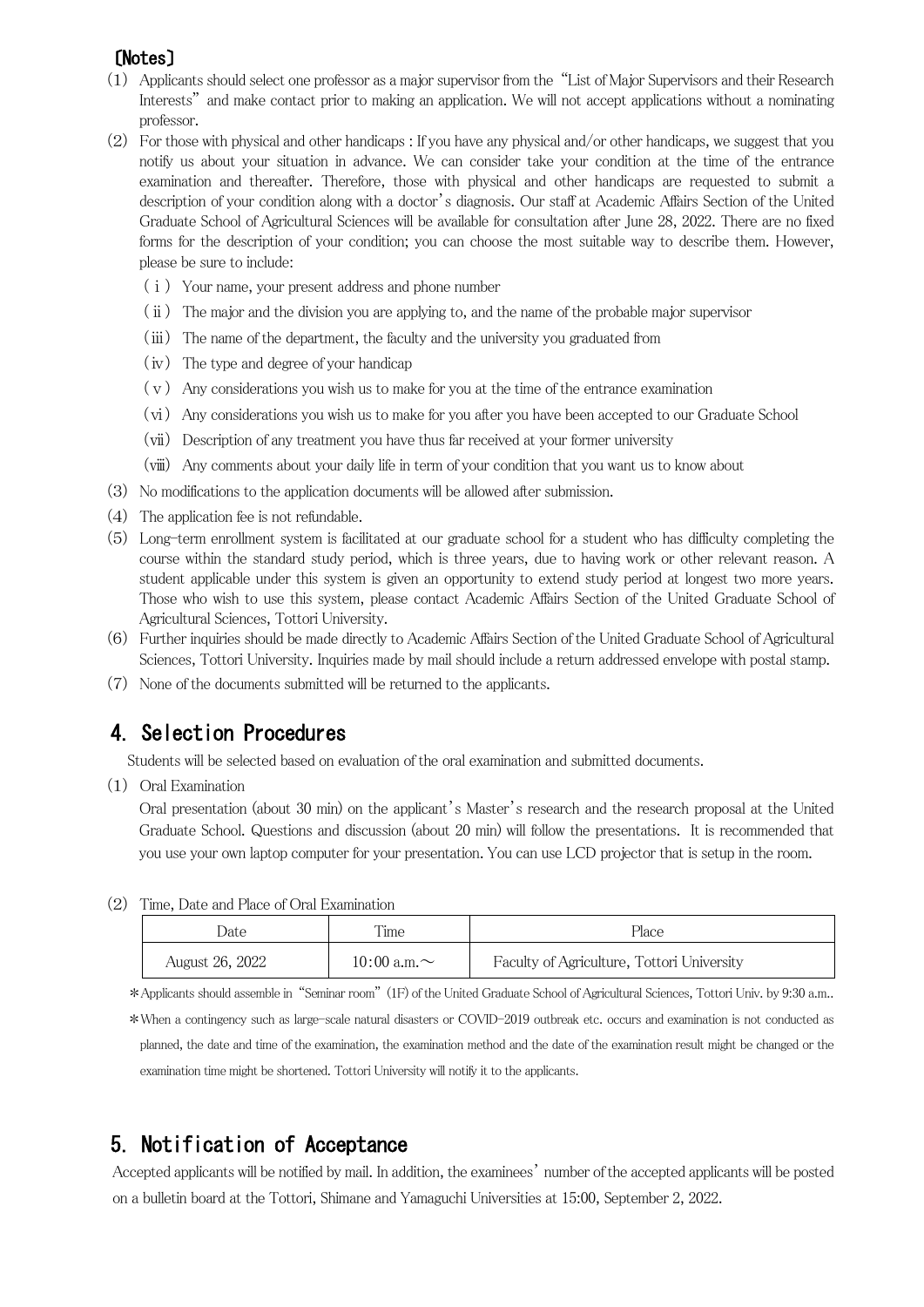### 6.入 学 手 続

- (1) 手続期間:2022年9月13日(火)~9月14日(水)(必着)。受付時間は、9時~12時、13時~16時。
- (2) 入学に要する経費
	- (A) 入学料:282,000円(予定額)(構成大学の大学院修士課程を修了後、引き続き進学する者は不要)
	- (B) 授業料:(後期分)267,900円(予定額)〔年額は535,800円(予定額)〕 ※入学料、授業料は予定額です。入学時及び在学中に改定があった場合は、改定後の入学料、授業料を納 入していただくことになりますのでご了承ください。

#### 〔注意事項〕

- (1) 既納の入学料はいかなる理由があっても返還しません。
- (2) 後期分の授業料は、2022年11月末日までに納入してください。
- (3) 入学料、授業料の免除(または徴収猶予)を希望する場合は、入学手続時には納入しないでください。
- (4) 手続完了者が2022年9月末日までに入学を辞退した場合は、申し出により当該授業料相当額を返還しま す。
- (5) 日本国政府から奨学金を支給されている国費外国人留学生は入学料、授業料とも不要です。

#### 7.出願資格の認定

「出願資格(5)、(6)」該当者の資格認定は、次の書類の審査により行います。

- (1) 提出書類
	- (A) 入学試験出願資格認定申請書 (様式第9号)
	- (B) 出身大学の学部長(又は学長)作成の学業成績証明書
	- (C) 履歴書 (様式第2号)
	- (D) 研究歴証明書:研究を行った機関や会社等の所属長又は代表者作成のもの。該当する機関や会社等によ る証明ができない場合は本人からの申立書で代えることができる。(様式第10号)
	- (E) 研究業績書:「出願手続(3)(I)(c)」に記載の論文の概要(A4用紙に、和文の場合は2,000字程度、英 文の場合は1,200語程度で記入。表紙に様式第11号を使用。)
	- (F) 研究成果資料:研究業績の基礎となる論文の目録と別刷(写可)。その他研究業績を示す資料があれば添 付。共同研究の場合は、担当した部分を明確にした資料も添付すること。
- (2) 提出期間: 2022年6月20日(月)~6月24日(金)(必着)。受付時間は9時~12時、13時~16時。
- (3) 提 出 先: 「3.出願手続(2)」と同じ
- (4) 審査結果の通知: 審査の結果は、2022年7月11日(月)までに本人あて電話連絡します。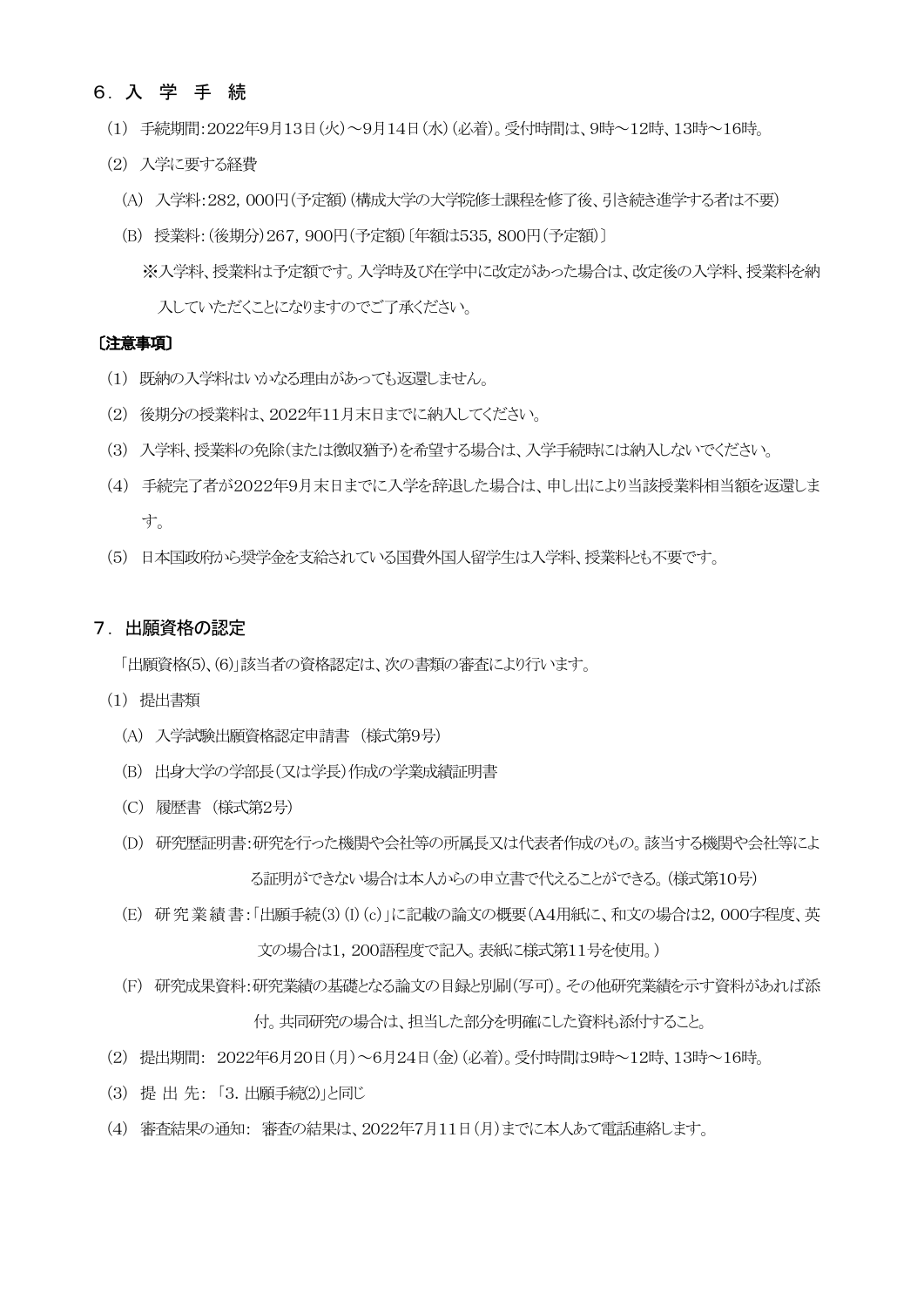# 6.Admission Procedures

(1) Admission

Documents for admission will be sent to each applicant with the letter of acceptance. The documents for admission must be submitted in person or by mail during the period of September 13 to September 14, 2022 (office hours: 9-12 and 13-16 ).

- (2) Admission Expenses
- (A) Admission fee : 282,000 JPY. Students who will be awarded a master's degree from member universities in September, 2022 are exempted from paying the admission fee.
- (B) Tuition fee : 267,900 JPY for the second semester (535,800 JPY per year).

\*The admission and tuition fees are estimates. If the fees are revised upon your entrance or during the program the revised entrance and tuition fees will be put into effect.

## 〔Notes〕

- (1) The admission fee is not refundable. There are no exceptions.
- (2) The tuition fee must be paid by November 30, 2022.
- (3) The students who want to apply for exemption of the admission and tuition fees should not pay during the admission procedures period.
- (4) The tuition fee is refundable, if cancellation is made before September 30, 2022.
- (5) Foreign students with Japanese Government Scholarship are exempt from paying the admission and tuition fees.

# 7.Persons Qualifying under items 5 and 6 in the Section 2

Those who falls under items 5 and 6 in the section 2, Application Requirements, will be reviewed by following documents.

- (1) Application Documents
	- (A) Application for the Certification of Qualifications (Use Form No. 9)
	- (B) Academic Records : The records must be certified by the dean or the president of the applicant's university.
	- (C) Curriculum Vitae (Use Form No. 2)
	- (D) Research History (Use Form No. 10) History of research needs to be certified by the dean(s) or the director(s) of the institutions where the applicant has worked or works at present. The history of research written by the applicant may be accepted, if it cannot be certified at the relevant institution(s).
	- (E) Research Experience : Refer to  $(3)-(1)-(c)-ii$ ) in the Section 3 (Application Procedures). Describe current and past research experience in English (in about 1,200 words). Use A4 paper and attach a cover sheet (Form No. 11).
	- (F) Publication : Submit the list and reprints (copies) of significant publications. In case that you have co-authors on any significant publication(s), specify your role and work.
- (2) Submission Period

Application documents will be accepted during the period of June 20 to June 24, 2022 (office hours : 9-12 and 13-16).

(3) Address

Refer to item (2) in the Section 3 (Mailing Address).

(4) Notification of Successful Candidates Each candidate will be notified by telephone before July 11, 2022.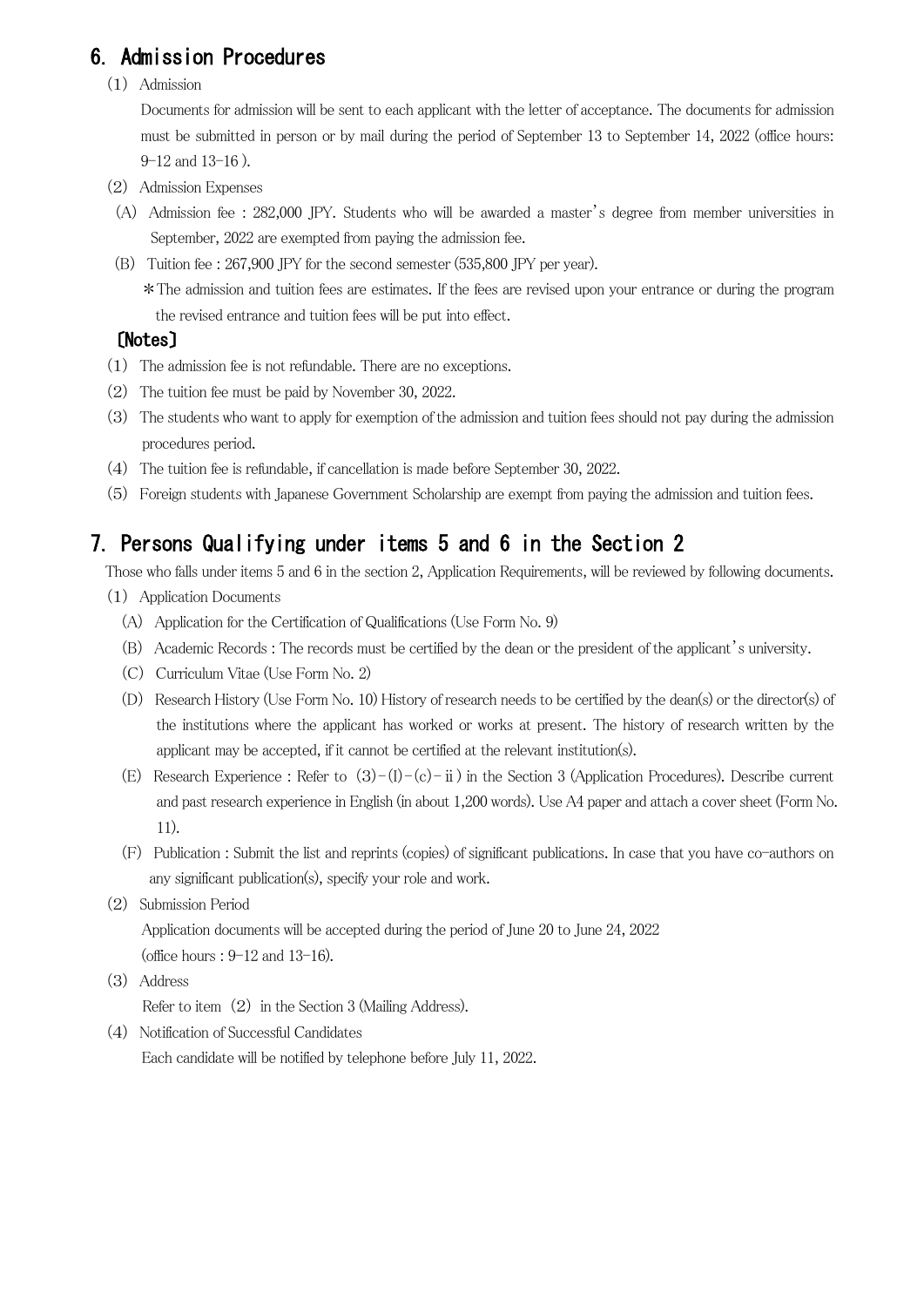# 鳥取大学大学院連合農学研究科の概要

#### 設置の目的

本研究科は、平成元年に、後期3年のみの博士課程の独立研究科として、鳥取大学、島根大学及び山 口大学の各大学院農学系研究科(修士課程)の教員組織、研究設備及び施設を連合して設立されたもの であります。本研究科の設置の目的は、中国地方の三大学が連合して、一大学のみでは成し得ない広範 かつ専門性の高い教育研究分野を組織し、水準の高い農学系の大学院博士課程の教育研究体制を作り、 生産環境科学、生命資源科学及び国際乾燥地科学に関する研究を推進させ、高度の専門的能力と豊かな 学識をそなえた研究者・技術者を養成し、斯学の進歩と生物関連諸産業の発展に寄与しようとするもの であります。また、国立研究開発法人国際農林水産業研究センターと連携して、教育研究の交流を図っ ています。

#### 教育の目的

学生は、指導教員のもとで研究指導を受けながら博士論文を作成する過程において、専門分野の高度 な知識・技能を修得し、また、豊富な教授陣により幅広い農学に関する豊かな学識を身につけ、独創的 な研究能力を養います。

このようにして、農学・生命科学分野における独創的かつ先駆的な研究を推進できる人材の養成、及 び農林業・生物関連産業の発展に寄与する人材の養成を目標としています。本研究科は、中国地方の産 業の発展に寄与するために、産業社会人学生を積極的に受け入れます。また、外国人学生、とくに発展 途上国からの留学生は、母国の発展に寄与する人材として積極的に受け入れます。

### 教育上の特色

- (1) 学生は、研究指導を希望する教員名を届出ます。研究科は、当人の希望に検討を加え、当人の 指向するところに最も適した指導教員を指名し、研究指導に当たらせます。
- (2) 指導教員は、学生1人につき主指導教員1人のほかに副指導教員2人を当てます。従って、学 生1人に3人の指導教員がつくことになります。
- (3) 学生は、主指導教員が専任として在職する構成大学に配属され、研究指導を受けますが、他の 構成大学の施設・設備を利用することができます。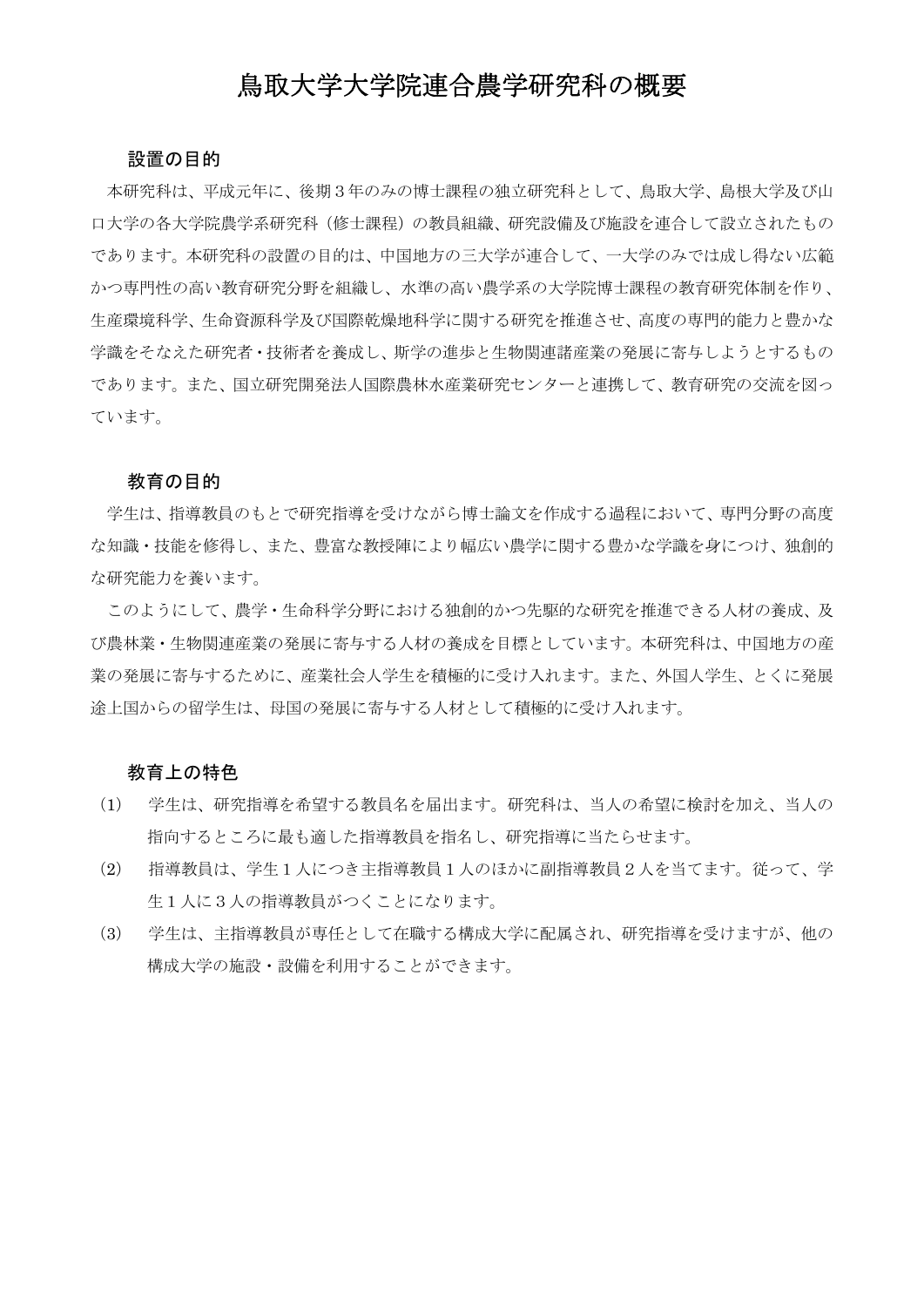### Outline of the United Graduate School of Agricultural Sciences, Tottori University

The United Graduate School was founded as an independent three-year doctoral course at Tottori University. The participating Universities are the graduate schools (Master Course) of three Universities, Tottori, Shimane and Yamaguchi, in the Chugoku district of Japan. In addition, the School cooperates with Incorporated Administrative Agency, Japan International Research Center for Agricultural Sciences (JIRCAS) for promoting education and research activities. The School consists of three doctoral courses : Bioproduction and Bioenvironmental Sciences, Bioresource and Life Sciences, and Global Dryland Science. Each doctoral course consists of Research Divisions, and each Division offers basic and applied research programs.

The mission of the United Graduate School is to extend, evaluate, preserve, and transmit ideas and knowledge through teaching and research at an advanced level for the particular benefit of the Chugoku district, and for the good of the broader national and international community. The School accepts not only admissions of graduate students and qualified researchers from private and public organizations in Japan, but also from foreign students and researchers, especially those from developing countries.

The Graduate School provides comprehensive teaching, training and research in agricultural and life sciences. Our major objectives are to train and develop young scientists who are committed to the pursuit of excellence in the research fields of Agriculture, Forestry, Applied Biochemistry and Chemistry, and Bioresources Technology.

Each student is supervised by three faculty members : one professor or associate professor as a major supervisor and two professor or associate professors as associate supervisors. Although students study at the University of the major supervisor, they are able to use training and research facilities at the other two Universities.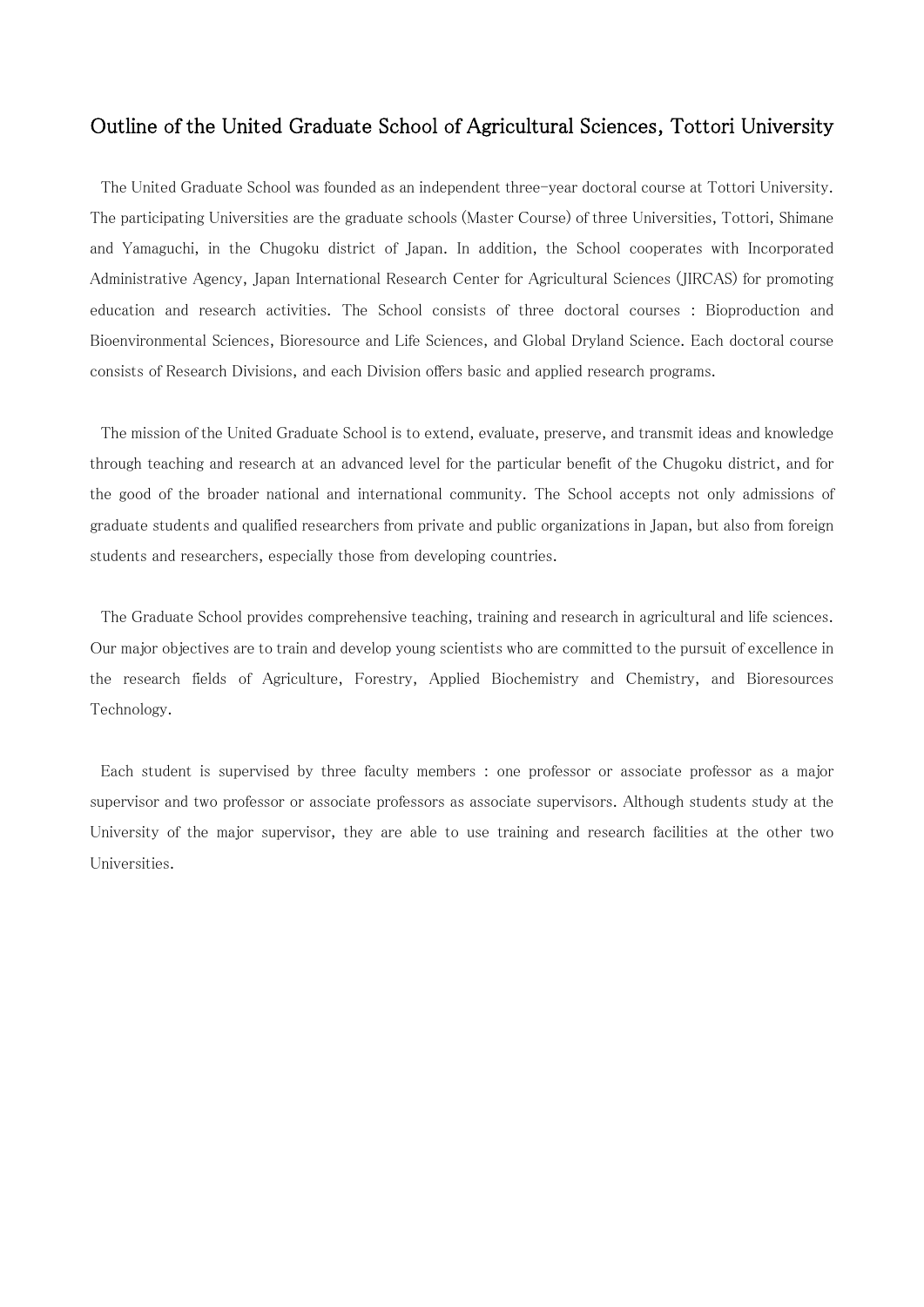# 専攻名と連合講座の概要

#### 1.生産環境科学専攻

(1)農業生産学連合講座

農・園芸作物の生産を量・質の両面において向上させるために、それらの生理、生態学的研究は もとより、遺伝、育種学的研究やバイオテクノロジー利用による改良、増殖に関する研究を行う。 また、我が国の中国地方の農業生産向上に寄与する研究も行う。さらに、熱帯作物や乾燥地作物の 研究に対応できる組織・施設がある。いずれの研究分野も、学理の究明から技術化にいたる理論を 構築して高度な教育と研究を行う。

(2)経済・経営学連合講座

農林業における生産と流通に関わる諸要因と情報の的確な把握、分析を基礎として、国民経済や 国際経済における農林業問題並びに各種経営体の合理的発展則などを解明する。また、農林業に必 要な情報処理技術を開発すると同時に、国際的農林情報を解析して需給動向を測定する。

そして、これらを総合的に展開することにより農林業の経済的成立と発展に関する諸理論とその 応用についての高度な教育と研究を行う。

(3)森林・流域環境科学連合講座

水系を1つの地理的単位と捉え、流域環境の保全・再生及び持続可能的利用について系統的かつ 総合的に解明する。流域環境のうち、特に森林は重要な環境であり、また資源でもある。そこで、 森林の持つ水土保全、生物多様性保全、再生可能資源、大気環境安定、保健休養などの諸機能につ いて、さらに水系を成す河川及び湖沼等の閉鎖性水域の水質、生態系の保全及び持続可能な資源利 用に関する基礎的・応用的研究を実践する。

(4)環境生物学連合講座

農林水産資源の保全、管理および活用を目的として、農林水産生態系およびその周辺環境におい て、種々の生物が織りなす生命現象を解明する。そのために、微生物、昆虫、植物および水棲生物 などの生理・生態、植物-微生物相互作用、病害虫防除、農林水産業資源生物の評価などに関して、 環境生物学に関する理論構築と技術の確立を目指した高度な教育と研究を行う。

#### 2.生命資源科学専攻

(1)菌類・きのこ科学連合講座

きのこを含む菌類を対象とし、菌類きのこが持つ多様な有用機能の活用、さらに未利用機能の開 発を行うことによって、「環境保全」、「バイオ技術」、「健康増進」、「食料生産」に貢献しうる人材 の育成と研究の推進を目的とする。そのために、菌類きのこ資源の探索、評価、保存等に関わる基 盤領域から菌類きのこ資源の新機能の開拓と有用機能の利活用を目指す応用研究領域まで、幅広く 菌類きのこ資源科学に関する高度な教育と研究を行う。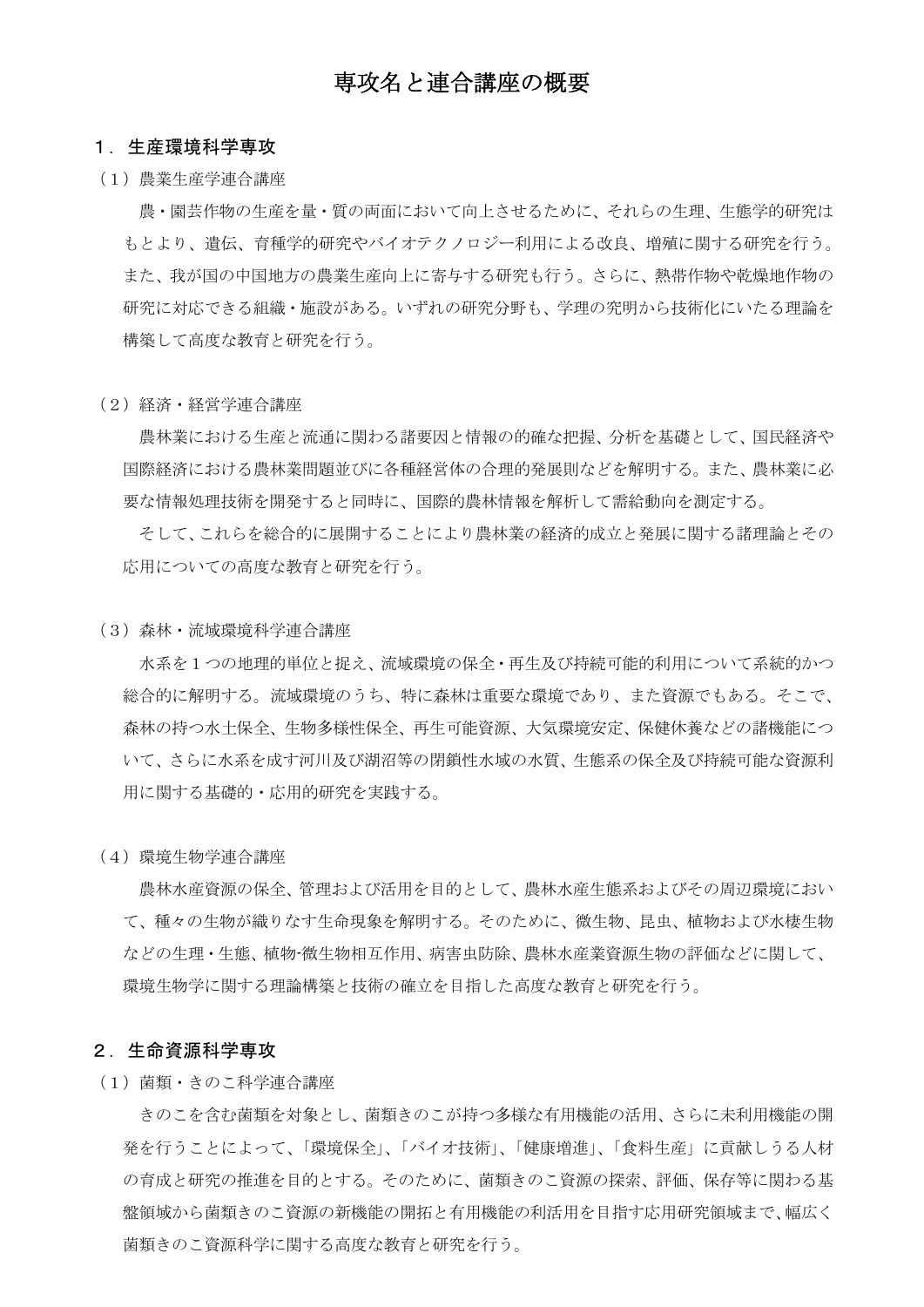(2)生物機能科学連合講座

動物、植物、微生物など資源生物の複雑多様な生命現象を分子、細胞、個体及び異種生物間の相 互作用系から生態系までの各レベルにおいて、系統的かつ総合的に解明する。

同時に、生物の持つ様々な機能の探索、改変、利用、管理、さらに高度な開発などの研究を通し て、その結果を農業生産、発酵生産に応用する。このため、主として先端的生物科学と物質科学の 両面から、バイオサイエンスの基礎と応用に関する高度な教育と研究を行う。

(3)資源利用化学連合講座

本講座は、化学および生物学的手法を駆使して生物の複雑多様な生命現象を解明することで、生 物資源の有効利用を探ることを目的とする。また、本講座では、生物有機化学、生物無機化学、生 化学、食品・栄養化学、分子生物学、細胞生物学、構造生物学の分野で、生物資源に含まれる低分 子物質から高分子物質まで様々な生理活性物質の特性の解明を通して、生物資源の有効活用法の基 礎と応用に関する高度な教育と研究を行う。研究結果は、農産物の生産性の向上や機能性食品素材 並びに医薬品関連化合物の開発に貢献する。

#### 3.国際乾燥地科学専攻

(1)国際乾燥地科学連合講座

現在、人口増加と砂漠化による食料不足の問題はますます深刻化しており、人類に課せられた重 要でかつ困難な国際的問題である。この問題を解決するには砂漠化防止と乾燥地における食料増産 に向けた取組が必要である。国際乾燥地科学連合講座は、環境の改善と保全に関する応用的研究を 目的とした水利用計画学、生態気候学、家畜飼養学、土壌圏生態工学、生物環境調節工学等を含む 乾燥地科学に関する研究分野を横断的に統合した学際分野である。

本講座では、乾燥地科学領域において国際的に先導的な役割を果たし、世界的な砂漠化防止と緑 化、乾燥地における食料生産等の乾燥地における諸問題の解決に貢献しうる高度で実践的な研究者、 技術者の養成を目指した教育・研究を行う。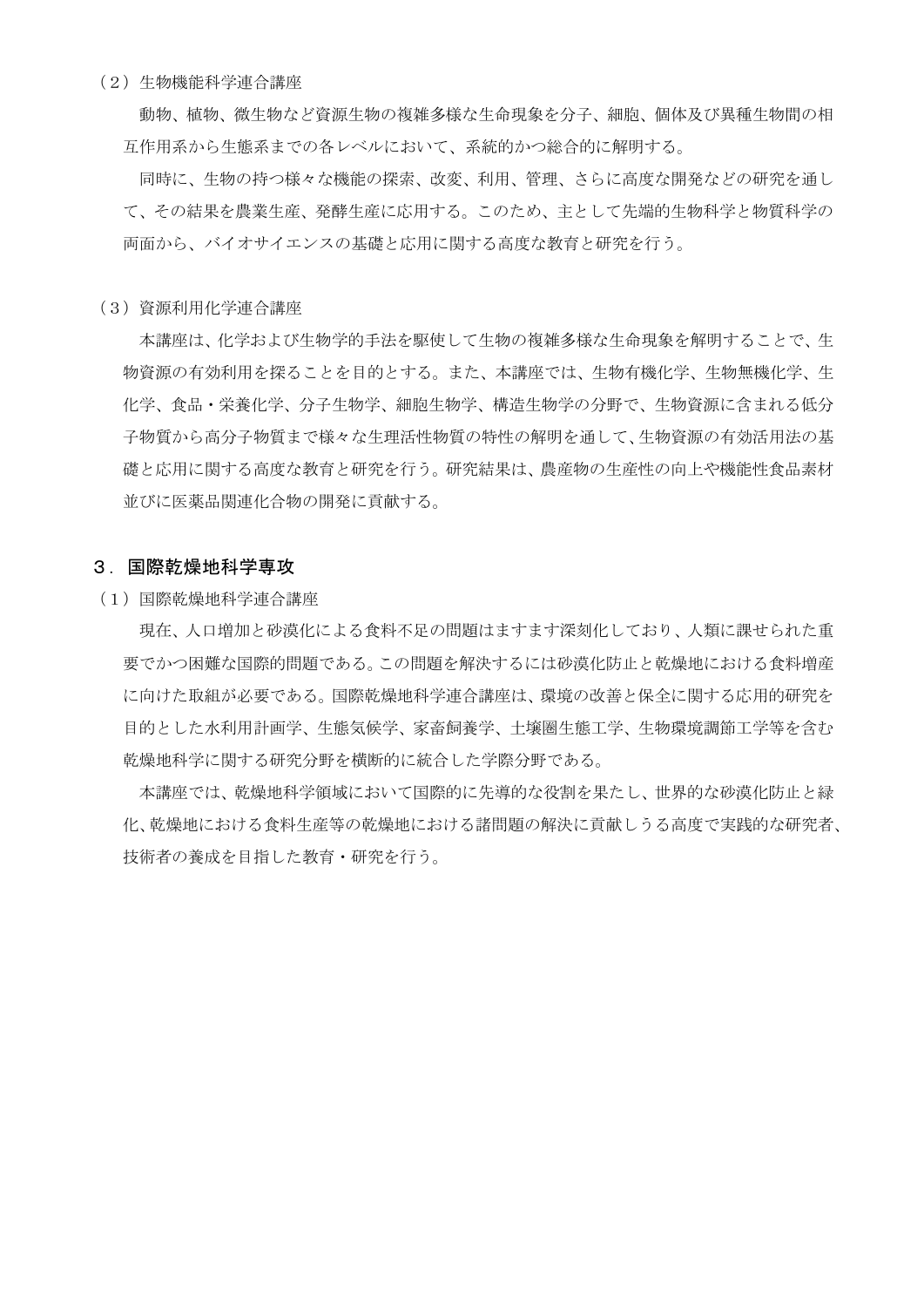### Summaries of Divisions

#### 1.The Course of Bioproduction and Bioenvironmental Sciences

#### (a) Division of Agricultural Production Science

The goal of this Division is to develop systematic programs for agricultural production. The Division offers research programs in the following areas : crop physiology plant genetics and breeding agricultural and horticultural production, and livestock science. Research facilities for crops of tropical and semi-arid lands are also available.

#### (b) Division of Managerial Economics

The goal of this Division covers two fields : to investigate agricultural and forestry problems in national and international economies and the rational development of management organization based on analyses of factors for production and marketing, to conduct development of information management techniques necessary for agriculture and forestry, as well as making predictions of supply and demand for agricultural and forestry products in the world.

#### (c) Division of Forest and Watershed Environmental Sciences

The goal of this division is to analyze the conservation, regeneration and sustainable use of watershed environment systematically and comprehensively by grasping watershed system as one geographical unit. Of the watershed environment, forests are an important environment and resources. Therefore, basic and applied researches on various functions such as land and water conservation, biodiversity preservation, renewable and sustainable resources management, atmospheric environmental stability, health recreation are performed in this division. In addition, water quality of inland waters such as rivers and lakes is also discussed from the viewpoint of ecosystem conservation and sustainable management of watershed system.

#### (d) Division of Environmental Bioscience

The mission of this division is to develop ecologically sound practices that facilitate stable agricultural, forestry and fisheries production. Major research programs are as follows; physiology and ecology of microorganisms, insects, plants and aquatic organisms; plant-microbe interactions; plant disease and pest controls; assessment and management of resource organisms in the agricultural environment.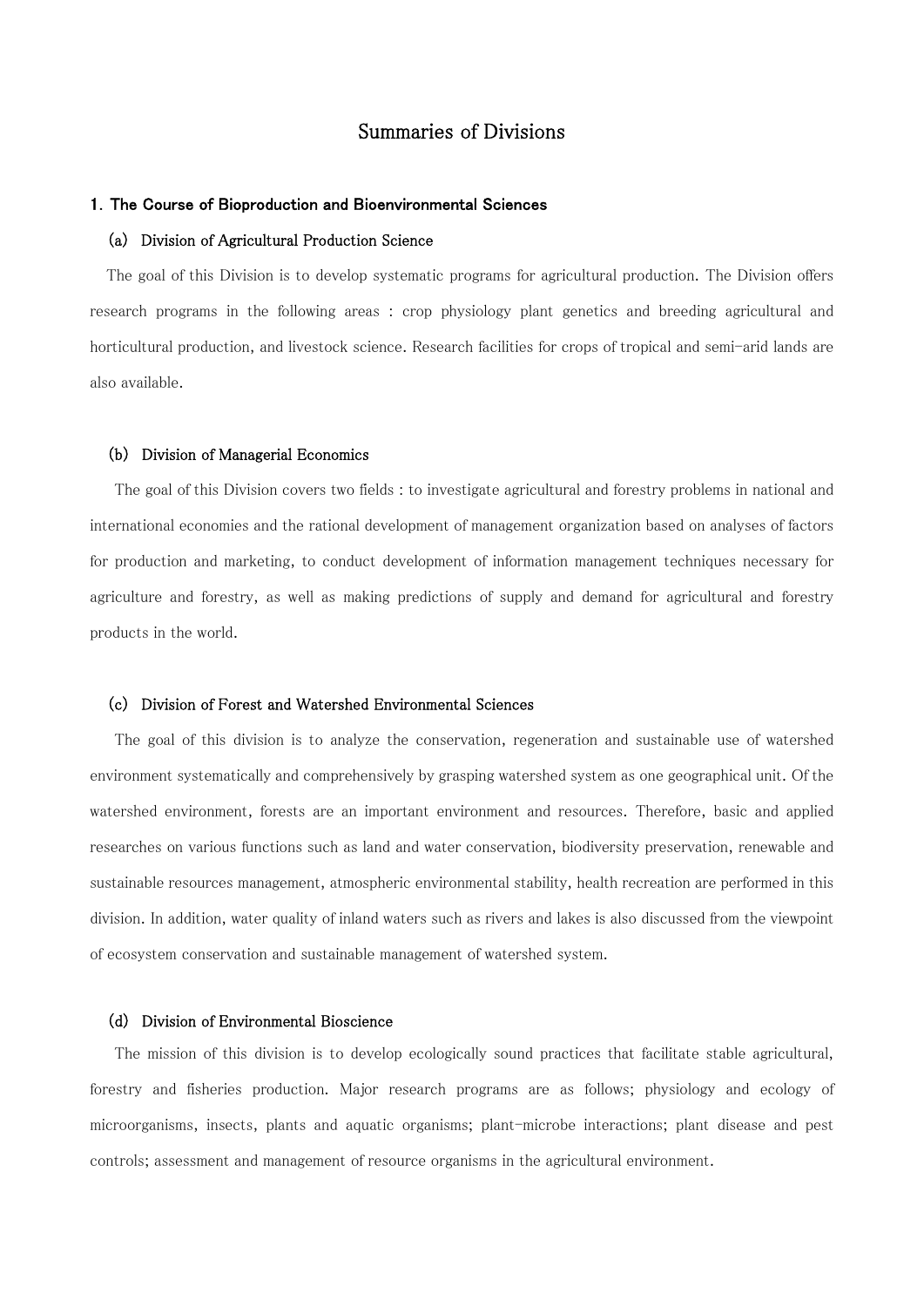#### 2.The Course of Bioresource and Life Sciences

#### (a) Division of Fungus and Mushroom Sciences

The major goal of this division is to foster human resources who can contribute to promote research by utilizing various useful functions and developing unused functions of fungi including mushrooms in the fields of environmental preservation, biotechnology, health promotion, and food production. To achieve this goal, the division develops a wide range of advanced education and research on fungus/mushroom resource sciences from basic research field related to the search, evaluation and preservation of fungus/mushroom resources to applied research field.

#### (b) Division of Bioscience and Biotechnology

The major focus of this Division is on molecular and cellular characterization and functional analysis of living organisms and on their biotechnological applications to agricultural production. This Division offers basic and applied research programs to study plants, insects, microorganisms, and mammals. The research subjects are applied microbiology, biochemistry, biotechnology, entomology, molecular biology, and radiation biology.

#### (c) Division of Applied Bioresource Chemistry

The major goal of this division is to develop advanced utilization of biological resources using chemical and biological techniques and tools (chemical biology). This division has basic and applied research programs to characterize biologically active compounds (from small molecules to macromolecules) from the biological resources in the fields of bioorganic chemistry, bioinorganic chemistry, biochemistry, food and nutritional chemistry, molecular and cellular biology, and structural biology. These programs contribute to the improvement of agricultural production or the development of the compounds related to functional food and medicine.

#### 3.The Course of Global Dryland Science

#### (a) Division of Global Dryland Science

It is an important task for humans to have secure food supply to support the increasing population while protecting the environment. We believe that one of the keys to accomplish this goal is to enhance food productivity in dryland and to combat desertification in the world. This division is interdisciplinary one including water-use planning, ecological climatology, livestock feeding, pedosphere ecological engineering, bio-environmental control engineering. This division offers research programs and trainings to become excellent researchers and engineers who have practical skills and capacity for leadership in dryland sciences and solving problems in dryland such as food scarcity or desertification.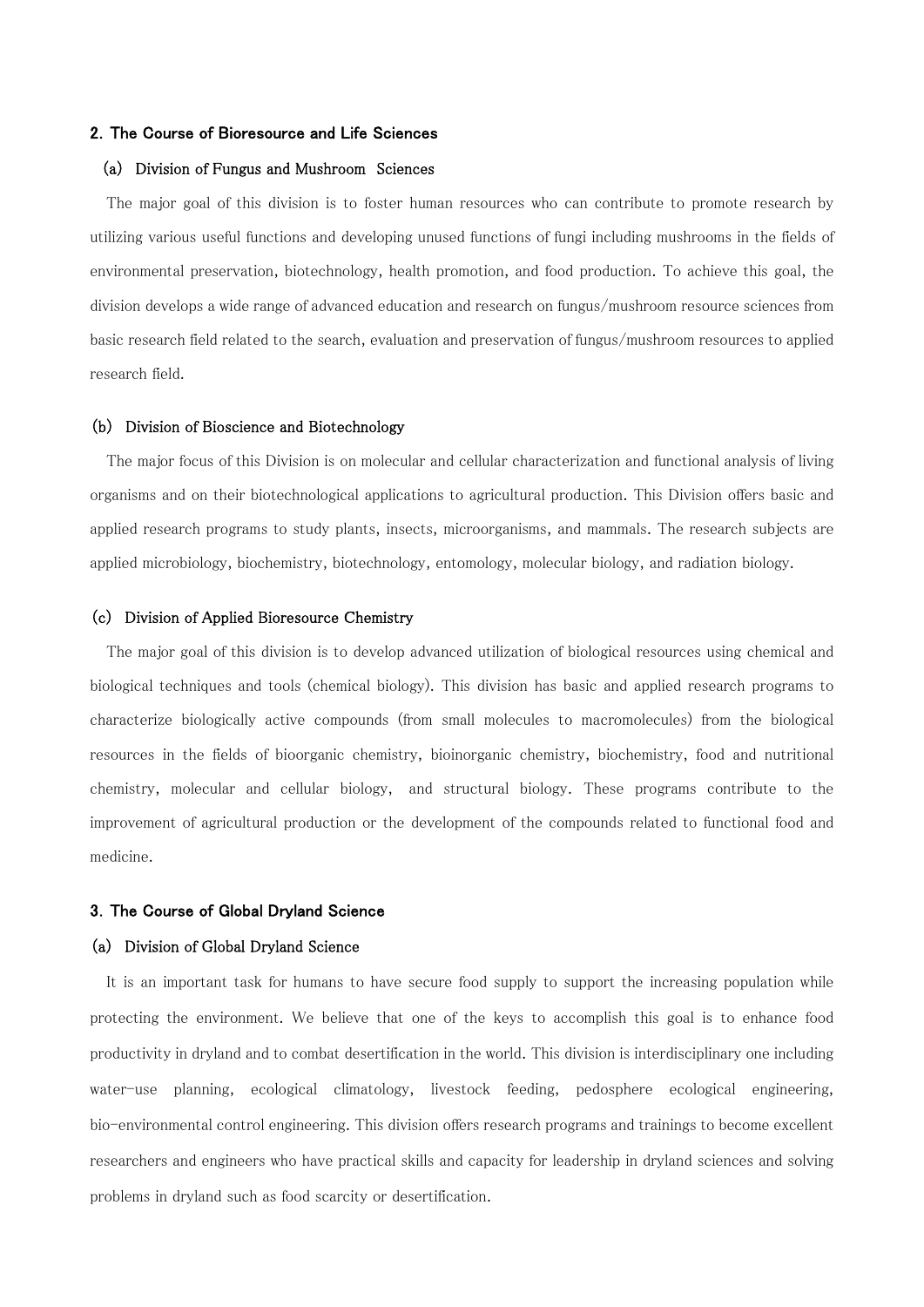# 主指導教員となり得る者の教育研究分野一覧

#### ※:国際農林水産業研究センターとの連携

#### 1.生産環境科学専攻

(1) 農業生産学連合講座

| 浅尾 | 俊樹 (島根)                           | 園芸生産学    | 野菜・花卉の生産技術に関する研究          |
|----|-----------------------------------|----------|---------------------------|
| 荒木 | 英樹 (山口)                           | 栽培学      | 不良環境下における作物の生産機能とその栽培学的応用 |
| 太田 | 勝巳(島根)                            | 園芸植物学    | 園芸植物の成長制御に関する研究           |
| 小林 | 伸雄(島根)                            | 園芸育種学    | 植物遺伝資源の評価と育種利用            |
| 高橋 | 肇(山口)                             | 作物学      | 作物の省力・低投入型栽培体系の確立に関する研究   |
| 竹村 | 丰弘 (鳥取)                           | 園芸生産学    | 園芸作物の栽培生理に関する研究           |
| 田中 | 裕之 (鳥取)                           | 植物遺伝学    | 小麦粉品質の改良に関する遺伝育種学的研究      |
| 鶴永 | 陽子(島根)                            | 食品加工学    | 食品加工における製造方法と機能性に関する研究    |
| 中務 | 明(島根)                             | 園芸分子育種学  | 園芸作物における有用形質関連遺伝子の解析と育種利用 |
| 野波 | 和好(鳥取)                            | 農業生産工学   | 農作業の機械化に関する研究             |
| 松本 | 真悟<br>(鳥根)                        | 十壌・作物栄養学 | 土壌肥沃度に対応した作物の養分獲得機構の解明    |
| 松本 | (鳥根)<br>敏一                        | 果樹園芸学    | 果樹栽培と加工品に関する研究            |
| 谷野 | (鳥根)<br>章                         | 生物環境電気工学 | 生物環境関連技術への電気工学の適用         |
| 山本 | 晴彦(山口)                            | 環境情報科学   | 光学的計測法による植物の生育診断          |
|    | ᅩᅠ ᄼᅠᅲ ᄁᄼ ᄁᄼᄀ <del>ᅩ</del> ᅀᅀᅟᅩᆇᆜ |          |                           |

(2) 経済・経営学連合講座

|    | 井上 憲一(島根)  | 農業経営学   |
|----|------------|---------|
| 種市 | 豊(山口)      | 農業市場学   |
|    | 筒井 一伸 (鳥取) | 農村地理学   |
| 能美 | 誠(鳥取)      | 地域産業計画学 |
| 松田 | 敏信 (鳥取)    | 消費者行動学  |
| 松村 | 一善(鳥取)     | 農業経営学   |
| 万  | 里 (鳥取)     | 流通情報解析学 |
|    | 安延 久美(鳥取)  | 国際農業開発学 |

(3) 森林・流域環境科学連合講座

|               | 石井 将幸 (島根) | 地域基盤工学      |
|---------------|------------|-------------|
|               | 永松 大(鳥取)   | 植物生熊学       |
|               | 日置 佳之(鳥取)  | 生熊系保全・復元計画学 |
|               | 藤本 高明 (鳥取) | 木材理学        |
| (4) 環境生物学連合講座 |            |             |

| 上野         | 誠 (島根) | 植物病理学      | 植物-病原菌の相互作用における抵抗性発現 |
|------------|--------|------------|----------------------|
| 上中         | 弘典(鳥取) | 植物微生物相互作用学 | 植物における免疫応答と菌根共生の分    |
| 唐澤 重考 (鳥取) |        | 多様性生物学     | 無脊椎動物の遺伝子・種多様性に関す    |
| 木原 淳一(島根)  |        | 植物病理学      | 植物病原糸状菌の光環境応答        |
| 児玉基一朗(鳥取)  |        | 植物病理学      | 植物―微生物相互作用と植物耐病性の    |
| 竹松 葉子(山口)  |        | 昆虫生熊学      | シロアリの多様性と生熊に関する研究    |
| 宮永 龍一(鳥根)  |        | 昆虫生熊学      | 野生ハナバチ類の生熊と管理に関する    |
| 山口 啓子 (鳥根) |        | 水圏生熊学      | ベントスを中心とした生物の生熊と水圏環境 |
|            |        |            |                      |

農業経営における地域資源の管理に関する研究 農産物・農業資材の流通に関する研究 農山村の地域経済と地域づくりに関する研究 地域農業計画・分析手法の開発および適用 計量経済学による消費者行動の研究、特に食料需要の実証分析 農業経営と農村社会の相互関係に関する研究 農産物の流通経路と市場情報の計量経済分析 (鳥取) 国際農業開発学 東南アジアにおける農業・農村開発に関する研究

石井 将幸(島根) 地域基盤工学 水利施設の補修補強に関する設計手法の開発 永松 大 (鳥取) 植物生態学 ネ林・草原の植物個体群動態と植生科学,生物多様性保全 生物多様性の保全と復元のための生態学的な計画と技術 藤本 高明(鳥取) 木材理学 木材性質変動の解析および計測評価手法の開発

上野 誠(島根) 植物病理学 植物-病原菌の相互作用における抵抗性発現に関する研究 き 植物における免疫応答と菌根共生の分子機構の解明 唐澤 重考(鳥取) 多様性生物学 無脊椎動物の遺伝子・種多様性に関する研究 児玉基一朗 (鳥取) 植物病理学 補物―微生物相互作用と植物耐病性の分子機構 宮永 龍一(島根) 昆虫生熊学 野生ハナバチ類の生熊と管理に関する研究 ベントスを中心とした生物の生態と水圏環境に関する研究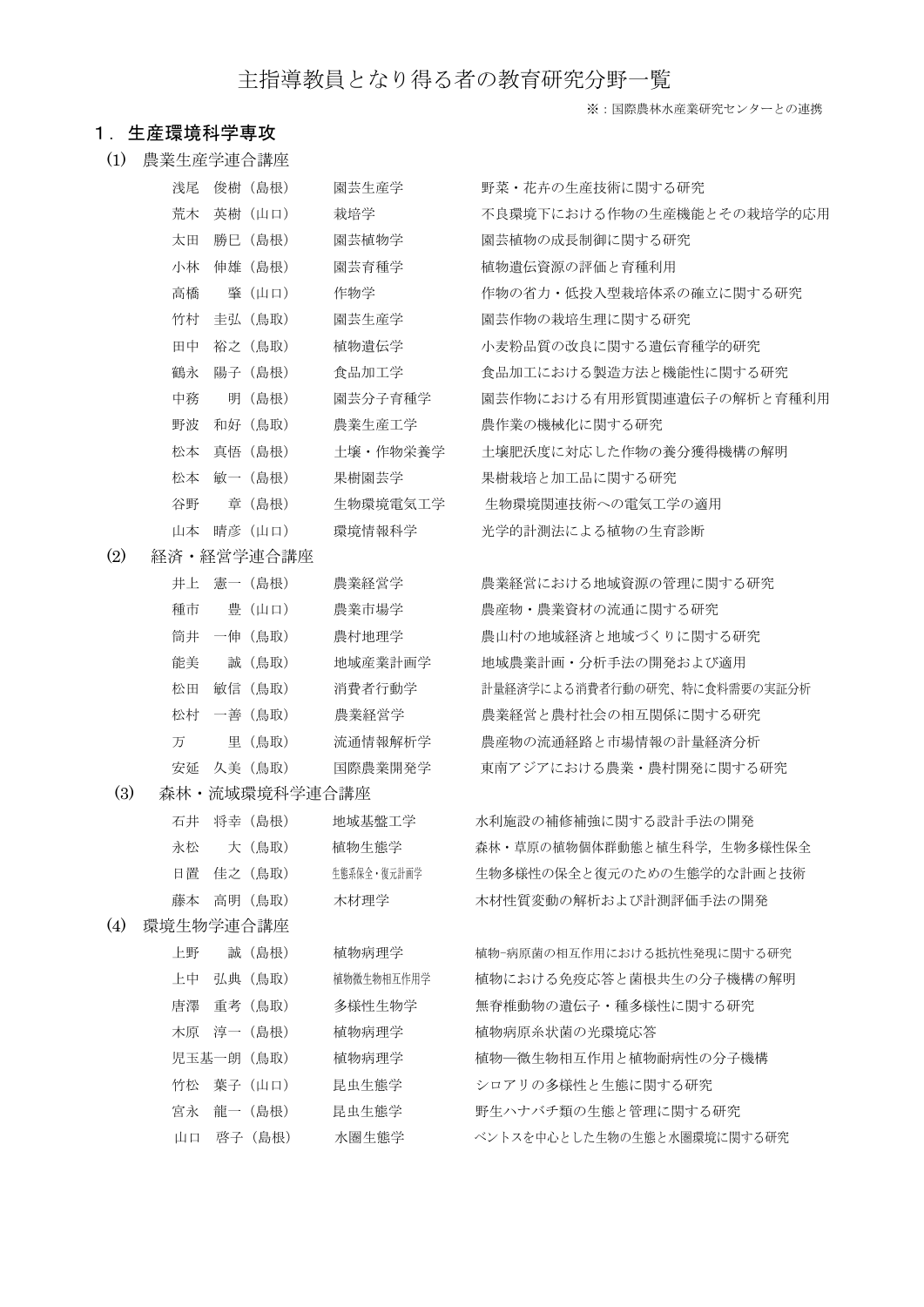### 2.生命資源科学専攻

(1) 菌類・きのこ科学連合講座

|     | 會見 忠則(鳥取)  | 微牛物牛産科学 | 微生物による食料及び有用物質生産の生化学・分子生物学  |
|-----|------------|---------|-----------------------------|
|     | 霜村 典宏 (鳥取) | 菌類育種栽培学 | きのこ類遺伝資源の育種・栽培に関する研究        |
|     | 早乙女 梢 (鳥取) | 菌類系統分類学 | きのこ類の系統分類と木材腐朽性担子菌の生態に関する研究 |
| (2) | 生物機能科学連合講座 |         |                             |
|     |            |         |                             |

有馬 二朗 (鳥取) 生命機能化学 微生物・酵素の新奇機能探索とメカニズムの解明、及びその利用 石川 孝博(島根) 植物分子生理学 光合成生物における抗酸化物質生合成と活性酸素代謝機構 岩崎 崇(鳥取) 生体制御化学 生体機能を制御する生理活性物質の探索および開発に関する研究 川向 誠 (島根) 遺伝子工学 真核生物情報伝達系と細胞周期の制御,コエンザイムQの生合成 塩月 孝博 (島根) 生物制御化学 まさまな対象とする生物制御の分子機構解明と化学生物学的応用 中川 強(島根) 植物分子遺伝学 植物の発達メカニズムの解明と植物遺伝子解析技術の開発 松尾 安浩(島根) 微生物遺伝学 分裂酵母のシグナル伝達経路による細胞周期の制御機構 真野 純一(山口) 植物生産生理学 植物の環境ストレス耐性機構の解明と応用 丸田 降典 (島根) 植物生理学 補物のレドックス代謝ネットワークとストレス応答

(3) 資源利用化学連合講座

|    | 阿座上弘行 (山口) | 分子微生物学  |
|----|------------|---------|
| 石原 | 亨 (鳥取)     | 天然物化学   |
| 一柳 | 剛 (鳥取)     | 有機化学    |
| 河野 | 強 (鳥取)     | 生物有機化学  |
| 清水 | 英寿(島根)     | 栄養病熊生理学 |
|    |            |         |
|    | 田村 純一 (鳥取) | 有機化学    |
|    | 室田佳恵子(島根)  | 食品代謝機能学 |
|    | 藪田 行哲(鳥取)  | 栄養科学    |
|    | 山本 達之 (島根) | 生命分子分光学 |
| 渡辺 | 文雄(鳥取)     | 食品科学    |

バクテリアの宿主表面への定着の分子メカニズム 植物・微生物が合成する代謝産物の機能,生理活性,生合成に関する研究 合成化学的アプローチによる生物活性化合物の機能解明 環境応答による休眠・代謝・寿命の制御機構 食品由来腸内細菌代謝産物や藍藻類由来毒素による 病態発症メカニズムの解明 生理活性糖鎖の化学合成と天然糖鎖の単離・構造決定 脂溶性食品成分の生体利用性と機能性に関する研究 抗酸化ビタミンの機能と酸化ストレス応答に関する研究 分子分光学の生命科学や医療への応用 食品に含まれるビタミンB12 関連化合物の化学的性質と栄養評価に関する研究

### 3.国際乾燥地科学専攻

(1) 国際乾燥地科学連合講座

| 明石           | 欣也 (鳥取)                     | 分子細胞生物学  | 耐乾性植物のストレス分子応答および環境耐性植物の分子育種      |
|--------------|-----------------------------|----------|-----------------------------------|
| <b>AYEHU</b> | Nigussie Haregeweyn<br>(鳥取) | 十地管理     | 流域プロセスのモニタリング、モデリング及び管理に<br>関する研究 |
| 安            | 萍 (鳥取)                      | 植物牛理牛熊学  | 乾燥地における植物の生理的反応と機構および生態学に関する研究    |
| 一戸           | 俊義(鳥根)                      | 家畜飼養学    | 反すう家畜の栄養と生産システムの評価                |
| 猪泊           | 耕二 (鳥取)                     | 水十環境保全学  | 水十環境の保全と再生ならびに持続可能な利用に関する研究       |
| 荊木           | 康臣(山口)                      | 生物環境調節工学 | 環境制御型植物生産システムに関する研究               |
| 遠藤           | 常嘉 (鳥取)                     | 土壤化学     | 乾燥地域における灌漑農地の塩類動熊と土壌劣化に関する研究      |
| 緒方           | 英彦 (鳥取)                     | 水利施設工学   | 水利構造物の建設材料と構造性能の評価                |
| 衣笠           | 利彦 (鳥取)                     | 乾燥地緑化保全学 | 乾燥・半乾燥草原に生育する植物の生熊学および生熊生理学       |
| 木村           | 玲二 (鳥取)                     | 境界層気象学   | 乾燥地における熱収支・水収支の解明に関する研究           |
| 黒崎           | 泰典 (鳥取)                     | 乾燥地気候学   | 乾燥地における気候変動、風食、ダスト発生、ダストの気候影響     |
| 清水           | 克之 (鳥取)                     | 水利用学     | 農業用水管理のモニタリングと評価                  |
| 鈴木           | 腎士(山口)                      | 気象学      | 降水メカニズム解明のための観測研究と降水粒子測定手法の開発     |
| 谷口           | 武士 (鳥取)                     | 微生物生熊学   | 十壤および植物根圏微生物の生熊と利用                |
|              |                             |          |                                   |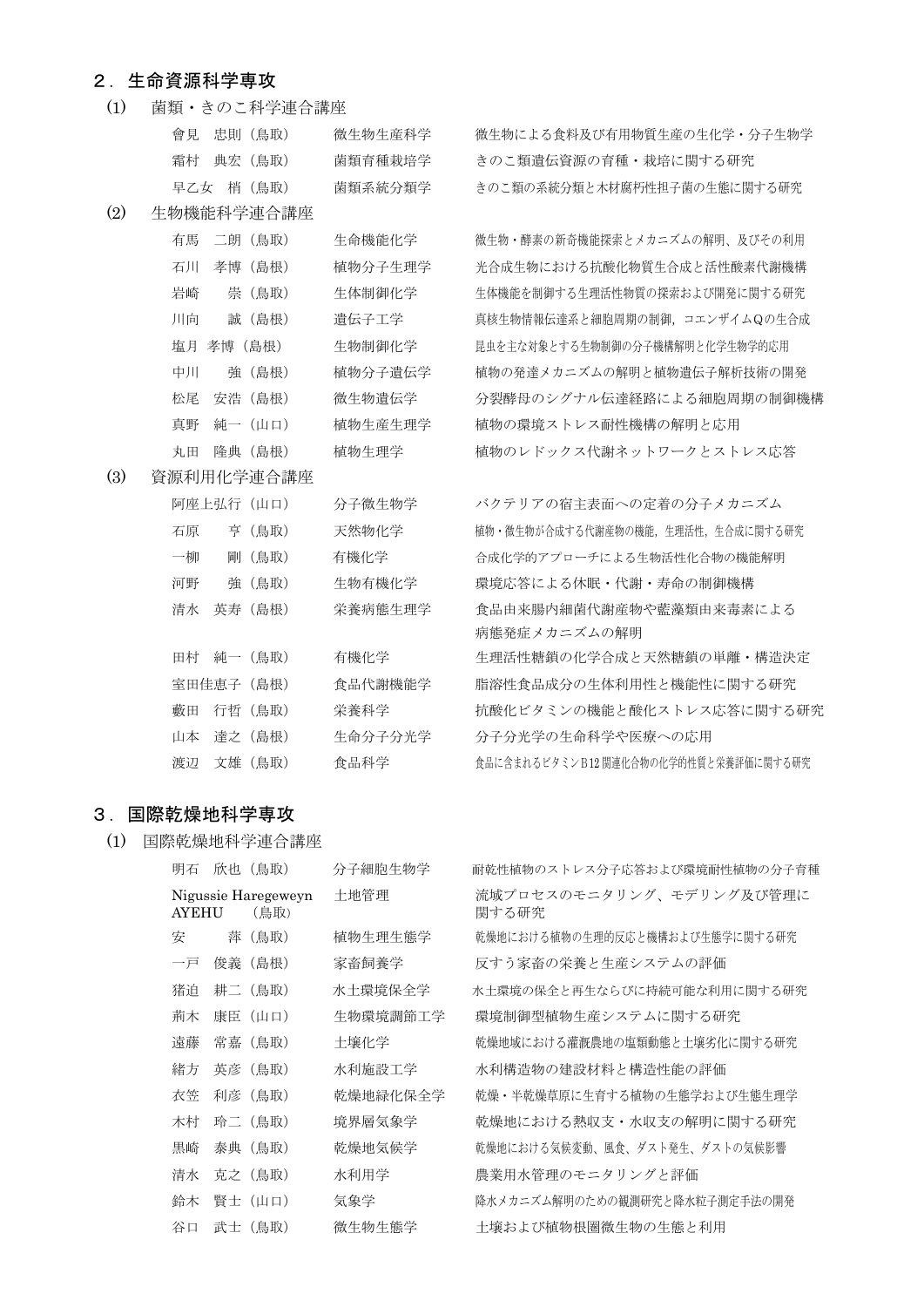| 计本 | 壽 (鳥取)            | 分子育種学    | 遺伝子および染色体工学的手法による乾燥耐性作物系統の育種     |
|----|-------------------|----------|----------------------------------|
| 恒川 | 篇史 (鳥取)           | 保全情報学    | 乾燥地における植物生産および生熊系変化のモニタリングとモデリング |
| 坪  | 充(鳥取)             | 気候リスク管理学 | 乾燥地における農業気象と気候変動対応型農業            |
|    | TODERICH Kristina | 乾燥地塩害及び  | 乾燥地の塩害および塩生植物・非従来型作物を利用した景観復元    |
|    | $Nikolaevna$ (鳥取) | 景観復元学    |                                  |
| 西原 | 英治 (鳥取)           | 乾燥地作物栽培学 | 乾燥地を含む地域における作物栽培体系の構築に関する研究      |
| 兵頭 | 正浩 (鳥取)           | 施設環境材料学  | 農業水利施設の維持管理と環境を考慮した材料に関する研究      |
| 藤巻 | 晴行 (鳥取)           | 十壤保全学    | 乾燥地における塩類集積および十壤浸食の防止と修復技術の開発    |
| 増永 | - 二之 (鳥根)         | 十壤圏牛熊工学  | 十壤の環境維持・修復機能および植物生産機能の制御と利用      |
| 山田 | 智 (鳥取)            | 植物栄養学    | 乾燥地における植物のストレス応答機構に関する研究         |
| 山本 | 定博(鳥取)            | 環境十壤学    | 乾燥地における十壌環境の保全と農耕地の持続的利用に関する研究   |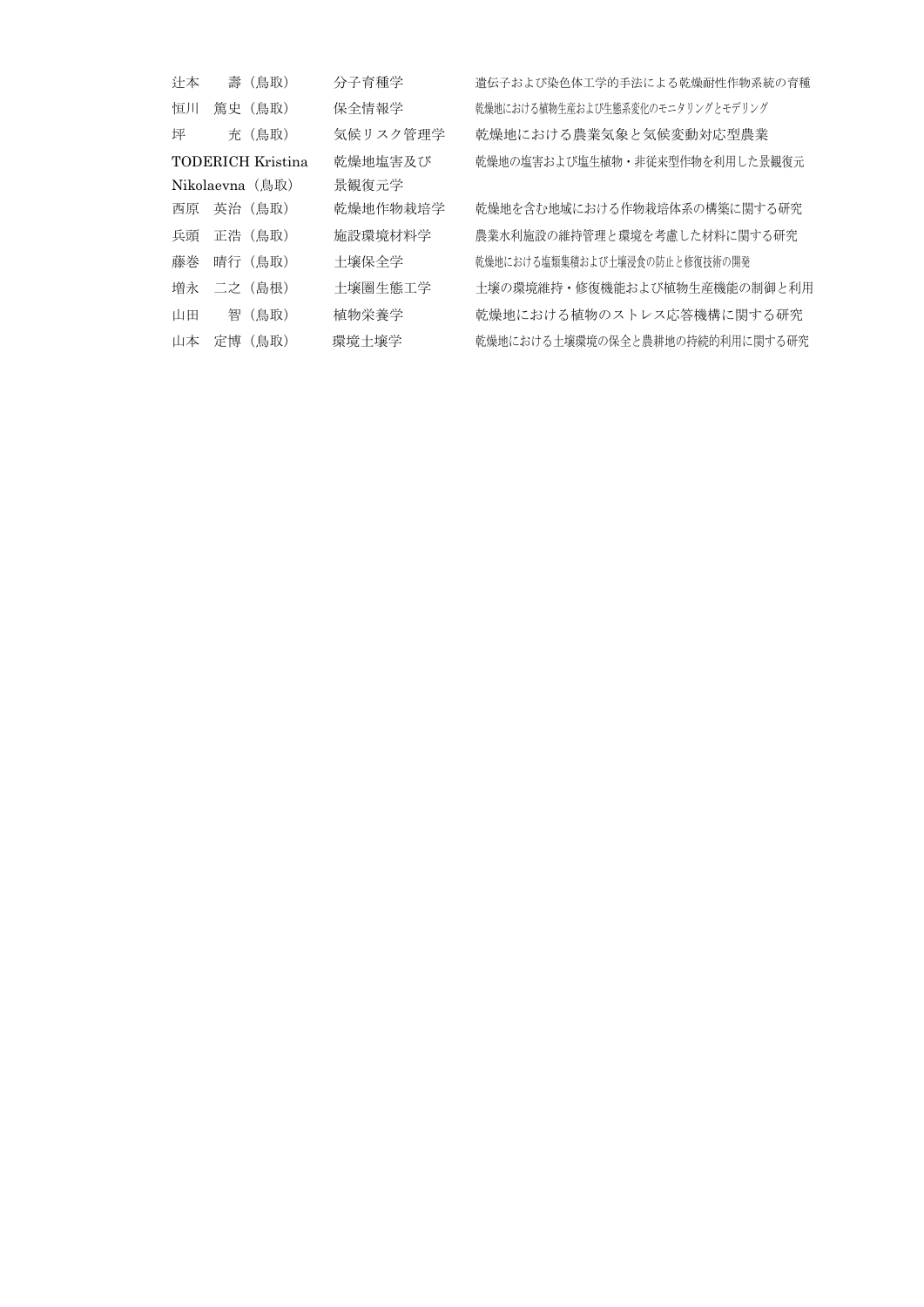# List of Major Supervisors and their Research Interests

The United Graduate School of Agricultural Sciences offers doctoral programs in the following three major courses : Bioproduction and Bioenvironmental Sciences ; Bioresources and Life Sciences and Global Dryland Science. Each course contains one to four Divisions ; and each Division offers basic and applied research programs. Faculty members (Professors and Associate Professors who serve as Major Supervisors) and their active research programs are listed below.

#### 1.THE COURSE OF BIOPRODUCTION AND BIOENVIRONMENTAL SCIENCES

| ASAO Toshiki (S)        | Vegetable and Ornamental<br>Science               | Production of vegetables and ornamentals                                                     |
|-------------------------|---------------------------------------------------|----------------------------------------------------------------------------------------------|
| ARAKI Hideki (Y)        | Agronomy                                          | Function of plant production under environmental stresses and<br>its agronomical application |
| OHTA Katsumi (S)        | Horticultural Plant Science                       | Studies on growth control in horticultural plants                                            |
| KOBAYASHI Nobuo (S)     | Horticultural Breeding                            | Evaluation of plant genetic resources and applications for<br>breeding                       |
| TAKAHASHI Tadashi (Y)   | Crop Science                                      | Establishment of low-cost and low-input crop cultivation<br>systems                          |
| TANAKA Hiroyuki (T)     | <b>Plant Genetics</b>                             | Genetic and breeding studies on improving quality of wheat<br>flour                          |
| TSURUNAGA Yoko (S)      | Food Processing                                   | Studies on manufacturing method and functionality in food<br>processing                      |
| NAKATSUKA Akira (S)     | Molecular Breeding of<br>Horticultural Crop       | Molecular breeding for agriculturally useful traits in horticulture<br>crops                 |
| NONAMI Kazuyoshi (T)    | Agricultural Production<br>Engineering            | Mechanization of agricultural work                                                           |
| MATSUMOTO Shingo (S)    | Biochemistry of Soil and Plant<br>Nutrition       | Studies on the mechanism of plant nutrient acquisition in relation to soil fertility         |
| MATSUMOTO Toshikazu (S) | <b>Fruit Science</b>                              | Studies on fruit growing and processed food                                                  |
| YANO Akira (S)          | <b>Bioenvironmental Electrical</b><br>Engineering | Application of electrical engineering to bioenvironmental<br>technologies                    |
| YAMAMOTO Haruhiko (Y)   | <b>Environmental Information</b><br>Science       | Growth diagnosis of plant canopies by optical measuring<br>methods                           |

#### (a) Division of Agricultural Production Science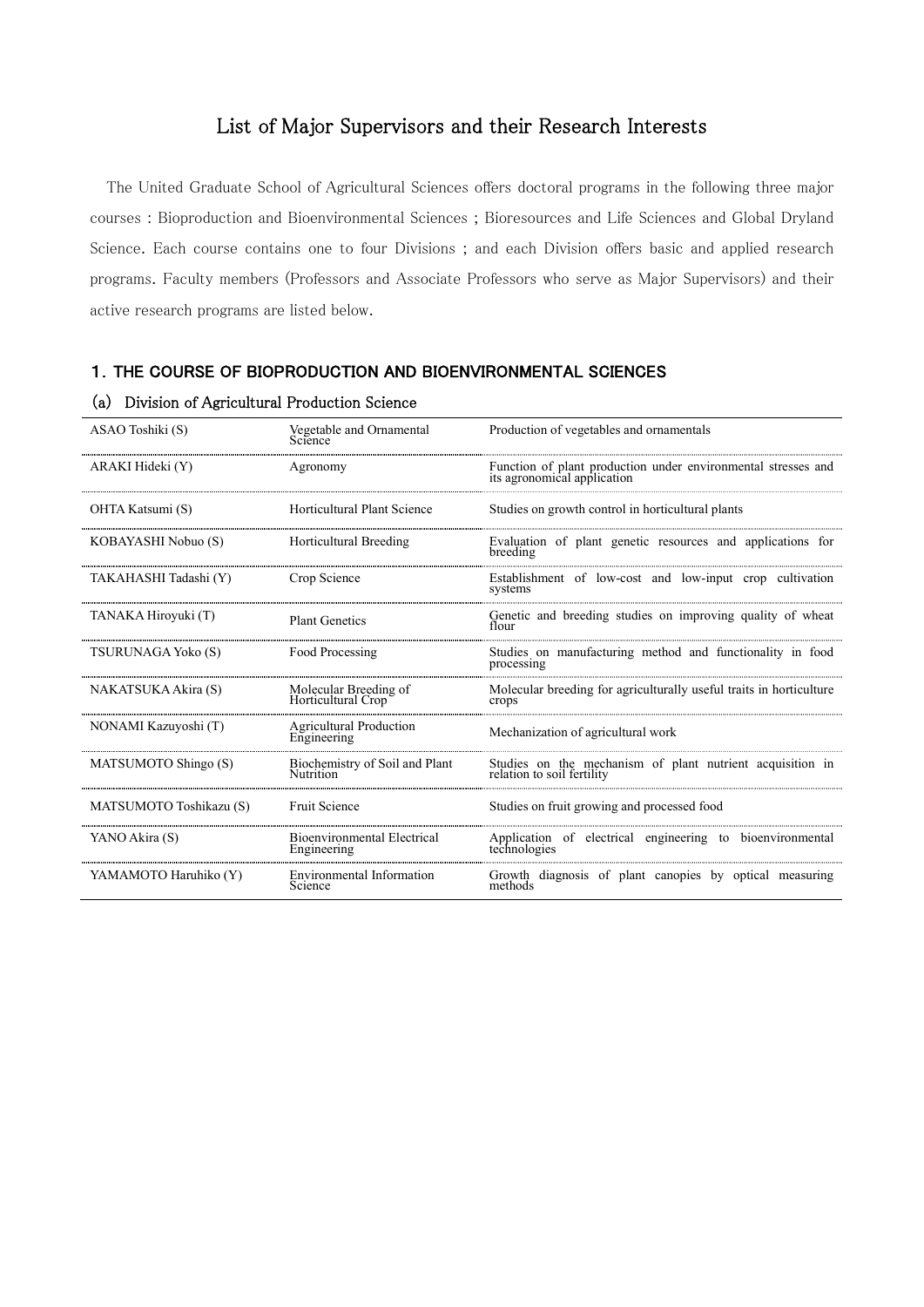# (b) Division of Managerial Economics

| <b>INOUE Norikazu (S)</b> | Farm Management                                          | Farming practices and resource management on farm businesses                                  |
|---------------------------|----------------------------------------------------------|-----------------------------------------------------------------------------------------------|
| TANEICHI Yutaka (Y)       | Agricultual Marketing                                    | Study on distribution of agricultural products and agricultural<br>materials                  |
| TSUTSUI Kazunobu (T)      | Rural Geograph                                           | Studies on regional economy and community development in<br>Rural areas                       |
| NOHMI Makoto (T)          | Rural Economics                                          | Development and application of regional analysis methods                                      |
| MATSUDA Toshinobu (T)     | Economics of Consumer Behavior                           | Empirical analysis of consumer behavior, especially food<br>demand                            |
| MATSUMURA Ichizen (T)     | Farm Management                                          | Studies on the relationship between farm management and rural<br>society                      |
| WAN Li (T)                | Marketing Information Analytics                          | Agricultural products distribution channels and econometric<br>analysis of market information |
| YASUNOBU Kumi (T)         | <b>International Agricultural</b><br>Development Studies | Agricultural and rural development in Southeast Asia                                          |

# (c) Division of Forest and Watershed Environmental Sciences

| ISHII Masayuki $(S)$ | Regional infrastructure<br>Engineering                | Development of designing method for renovation of irrigation<br>facilities                        |
|----------------------|-------------------------------------------------------|---------------------------------------------------------------------------------------------------|
| NAGAMATSU Dai (T)    | Plant Ecology                                         | Population dynamics of forest and grassland, vegetation science<br>and biodiversity conservation. |
| HIOKI Yoshiyuki (T)  | Conservation and Restoration<br>Planning of Ecosystem | Ecological planning and engineering for conservation and restoration of biodiversity              |
| FUJIMOTO Takaaki (T) | <b>Wood Physics</b>                                   | Analysis of wood property variation, and development of measurement techniques                    |

# (d) Division of Environmental Bioscience

| UENO Makoto (S)        | Plant Pathology            | Studies on the expression of resistance in plant-microbe<br>interaction            |
|------------------------|----------------------------|------------------------------------------------------------------------------------|
| KAMINAKA Hironori (T)  | Plant-Microbe Interactions | Molecular mechanisms of immune response and mycorrhizal<br>symbiosis in plants     |
| KARASAWA Shigenori (T) | <b>Biodiversity</b>        | Genetic diversity and species diversity of invertebrates                           |
| KIHARA Junichi (S)     | Plant Pathology            | Photoresponces of the phytopathogenic fungi                                        |
| KODAMA Motoichiro (T)  | Plant Pathology            | Molecular mechanisms in plant-microbe interactions and plant<br>disease resistance |
| TAKEMATSU Yoko (Y)     | Ecological Entomology      | Biodiversity and ecology of termites                                               |
| MIYANAGA Ryoichi (S)   | Insect Ecology             | Biology and management of wild bees                                                |
| YAMAGUCHI Keiko (S)    | Aquatic Ecology            | Studies on ecology of benthic animals and aquatic environments                     |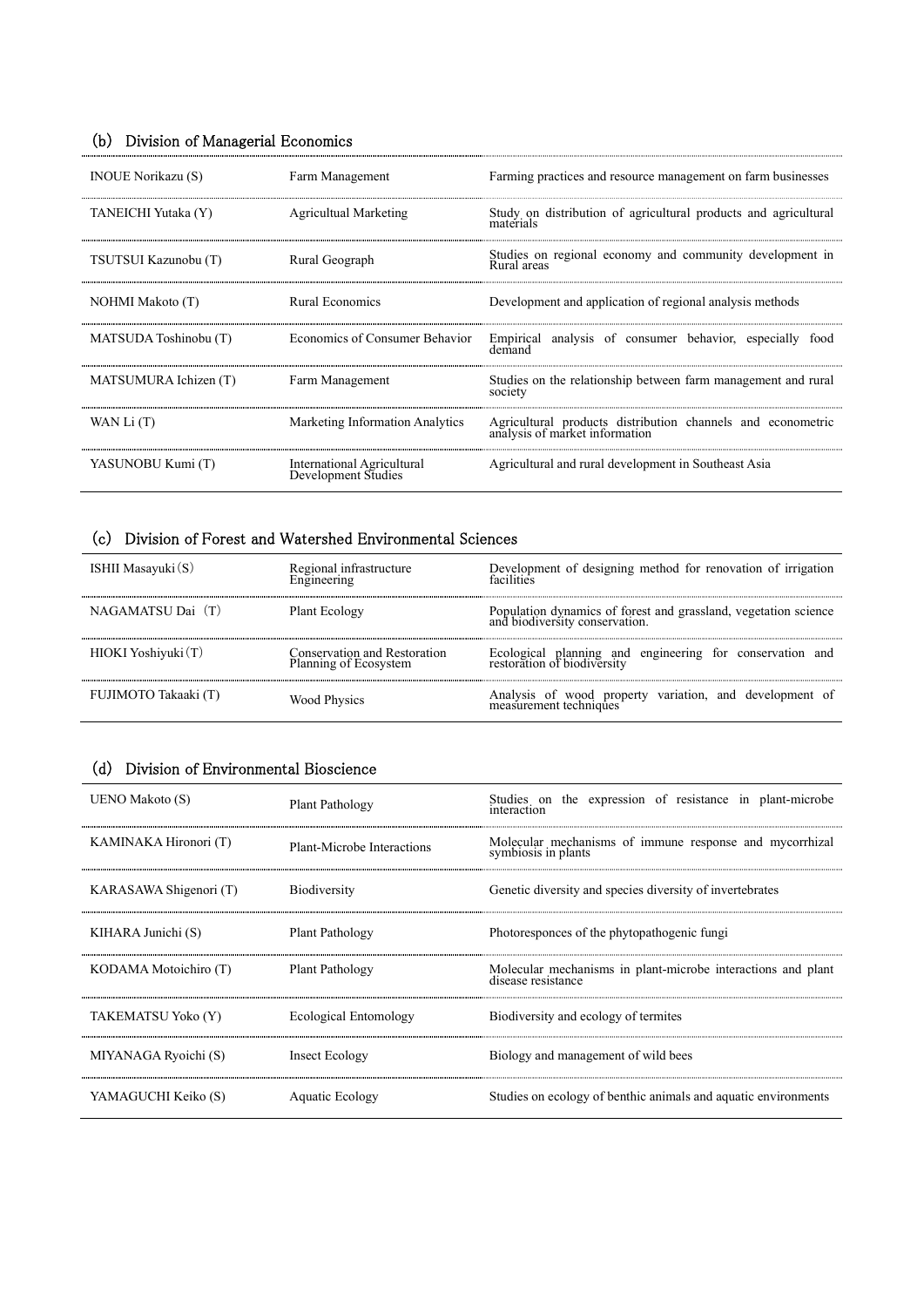### 2.THE COURSE OF BIORESOURCE AND LIFE SCIENCES

| AIMI Tadanori (T)      | Biochemical Technology of<br>Microorganisms | Biochemistry, molecular biology and biotechnology of microbial<br>production                            |
|------------------------|---------------------------------------------|---------------------------------------------------------------------------------------------------------|
| SHIMOMURA Norihiro (T) | Mushroom Breeding and<br>Cultivation        | Studies on breeding and cultivation of mushroom resources                                               |
| SOTOME Kozue (T)       | Mushroom Phylogeny and<br>Taxonomy          | ecological<br>Phylogenetic taxonomy of mushrooms,<br>researches of wood-decaying basidiomycetes.<br>and |

# (a) Division of Fungus and Mushroom Sciences

# (b) Division of Bioscience and Biotechnology

| ARIMA Jiro (T)         | <b>Bio-Functional Chemistry</b>                           | Functional analysis of enzymes and microorganisms, and their<br>application to industry                       |
|------------------------|-----------------------------------------------------------|---------------------------------------------------------------------------------------------------------------|
| ISHIKAWA Takahiro (S)  | Plant Molecular Physiology                                | Biosynthesis pathway of antioxidants and metabolism of reactive<br>oxygen species in photosynthetic organisms |
| IWASAKI Takashi (T)    | <b>Bioregulatory Chemistry</b>                            | Development and screening of bioactive substances regulating<br>biological function                           |
| KAWAMUKAI Makoto (S)   | Genetic Engineering                                       | Signal transduction, cell cycle control and biosynthesis of<br>coenzyme Q in yeasts                           |
| SHIOTSUKI Takahiro (S) | Insect Chemical Biology and<br>Agrobio-Regulators         | Chemical biology and molecular mechanisms in regulation of insect development and their applications          |
| NAKAGAWA Tsuyoshi (S)  | Plant Molecular Genetics                                  | Molecular mechanisms of plant development and technology for<br>analysis of plant genes                       |
| MATSUO Yasuhiro (S)    | Microbial Genetics                                        | Cell signaling and cell cycle control in fission yeast                                                        |
| $MANO$ Jun'ichi $(Y)$  | Mechanisms of Environmental<br>Stress-tolerance in Plants | Elucidation and application of plant tolerance mechanisms<br>against abitotic environmental stresses          |
| MARUTA Takanori (S)    | <b>Plant Physiology</b>                                   | Redox metabolism network and stress response in plants                                                        |

### (c) Division of Applied Bioresource Chemistry

| AZAKAMI Hiroyuki (Y)    | Molecular Microbiology            | Molecular mechanisms of bacterial colonization to host surface                                                                            |
|-------------------------|-----------------------------------|-------------------------------------------------------------------------------------------------------------------------------------------|
| ISHIHARA Atsushi (T)    | Natural Product Chemistry         | Function, Biological activity, and Biosynthesis of metabolites produced by plants and microorganisms                                      |
| ICHIYANAGI Tsuyoshi (T) | Organic Chemistry                 | The molecular design and functional analysis of bioactive<br>compounds                                                                    |
| KAWANO Tsuyoshi (T)     | Bioorganic Chemistry              | Regulation of diapause, metabolism and longevity corresponding<br>to the growth environment                                               |
| SHIMIZU Hidehisa (S)    | Nutritional Pathophysiology       | Study on the relationship between food-derived bacterial<br>metabolities or cyanobacteria-derived toxins, and pathogenesis of<br>diseases |
| TAMURA Jun-ichi (T)     | Organic Chemistry                 | synthesis<br>of bioactive<br>Chemical<br>glycans<br>and<br>isolation/characterization of natural glycans                                  |
| <b>MUROTA Kaeko (S)</b> | Bioavailability and Food Function | Bioavailability and physiological function of lipophilic food<br>factors                                                                  |
| YABUTA Yukinori (T)     | Nutritional Science               | Studies on the function of antioxidant vitamins and oxidative<br>stress response                                                          |
| YAMAMOTO Tatsuyuki (S)  | Bio-molecular Spectroscopy        | Spectroscopic studies on life science and medical applications                                                                            |
| WATANABE Fumio (T)      | Food Science                      | Chemistry and nutrition of vitamin B12 and related compounds<br>in food                                                                   |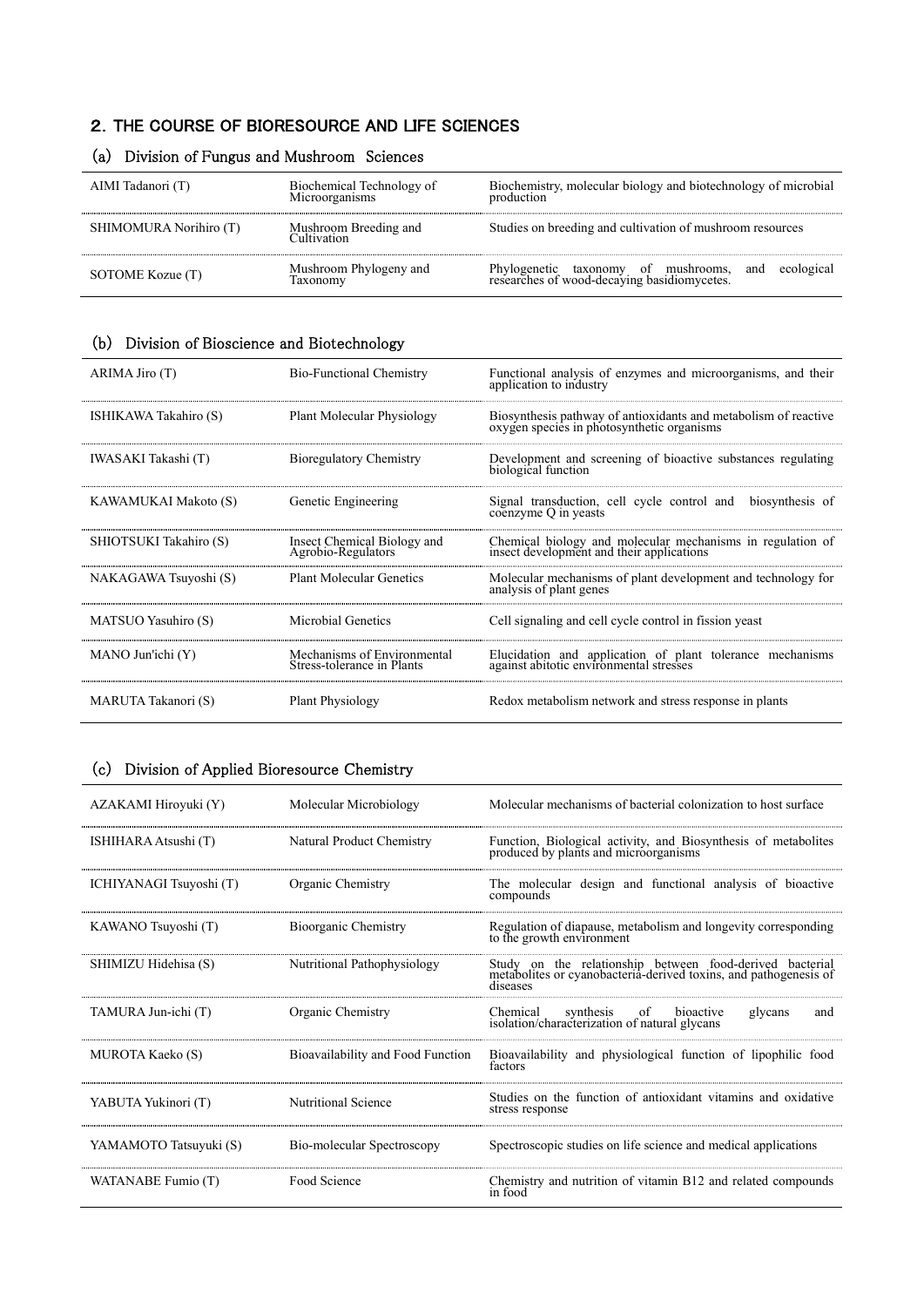# 3.THE COURSE OF GLOBAL DRYLAND SCIENCE

| AKASHI Kinya (T)                    | Molecular and Cellular Biology                    | Molecular responses of drought-tolerant plants and their<br>application to molecular breeding                                    |
|-------------------------------------|---------------------------------------------------|----------------------------------------------------------------------------------------------------------------------------------|
| AYEHU Nigussie Haregeweyn (T)       | Land Management                                   | Watershed processes monitoring, modeling and management                                                                          |
| AN Ping $(T)$                       | Plant Eco-Physiology                              | Physiological responses and relative mechanisms of plants and plant ecophysiology in dry lands.                                  |
| ICHINOHE Toshiyoshi (S)             | Livestock Feeding                                 | Evaluation of ruminants production system                                                                                        |
| INOSAKO Koji (T)                    | Soil and Water Management                         | Conservation, restoration and sustainable use of soil and water<br>environment                                                   |
| IBARAKI Yasuomi (Y)                 | Bio-environmental Control<br>Engineering          | Environmental control in plant production                                                                                        |
| ENDO Tsuneyoshi (T)                 | Soil Chemistry                                    | Influence of soil properties and irrigation water quality on soil salinization/sodication in irrigated farmlands of arid regions |
| OGATA Hidehiko (T)                  | Irrigation and Drainage Facilities<br>Engineering | Evaluation of construction materials and structural performance of<br>irrigation and drainage structures                         |
| KINUGASA Toshihiko (T)              | Dryland Restoration and<br>Conservation Ecology   | Ecology and ecophysiology of plants in arid and semi-arid grasslands                                                             |
| KIMURA Reiji (T)                    | Boundary Layer Meteorology                        | Heat and water balance in arid lands                                                                                             |
| KUROSAKI Yasunori (T)               | Dryland Climatology                               | Climate change and variability, wind erosion, dust emission in drylands, and impacts of aeolian dust on climate                  |
| SHIMIZU Katsuyuki (T)               | Water Use and Management                          | Monitoring and assessment of irrigation water management                                                                         |
| SUZUKI Kenji (Y)                    | Meteorology                                       | Observational study on precipitation mechanisms<br>development of instruments for hydrometeor measurements<br>and                |
| TANIGUCHI Takeshi (T)               | Microbial Ecology                                 | Soil and root microbial ecology and the application                                                                              |
| TSUJIMOTO Hisashi (T)               | Molecular Breeding                                | Breeding of drought tolerant crop lines by gene and chromosome<br>engineering                                                    |
| TSUNEKAWA Atsushi (T)               | <b>Conservation Informatics</b>                   | Monitoring and modeling of plant production and ecosystem change in drylands                                                     |
| TSUBO Mitsuru (T)                   | Climate Risk Management                           | Dryland agrometeorology and climate-smart agriculture                                                                            |
| TODERICH Kristina Nikolaevna<br>(T) | Dryland Salinity and Landscape<br>Restoration     | Salinization in drylands and restoration of affected landscape<br>using halophytes and non-conventional crops                    |
| NISHIHARA Eiji (T)                  | Crop Production in Drylands                       | Construction of crop production system in areas including<br>drylands                                                            |
| HYODO Masahiro (T)                  | Facilities and Environmental<br>Materials         | Rehabilitation management of agricultural irrigation facilities and<br>development of environmental materials                    |
| FUJIMAKI Haruyuki (T)               | Soil Conservation                                 | Development of methods for proventing salt accumulation and<br>erosion and remediation of degraded soils                         |
| MASUNAGA Tsugiyuki (S)              | Pedosphere Ecological<br>Engineering              | Control and use of soil functions of environmental<br>protection-restoration and plant production                                |
| YAMADA Satoshi (T)                  | <b>Plant Nutrition</b>                            | Mechanisms of Response to Stresses of Plants in Arid Regions                                                                     |

# (a) Division of Global Dryland Science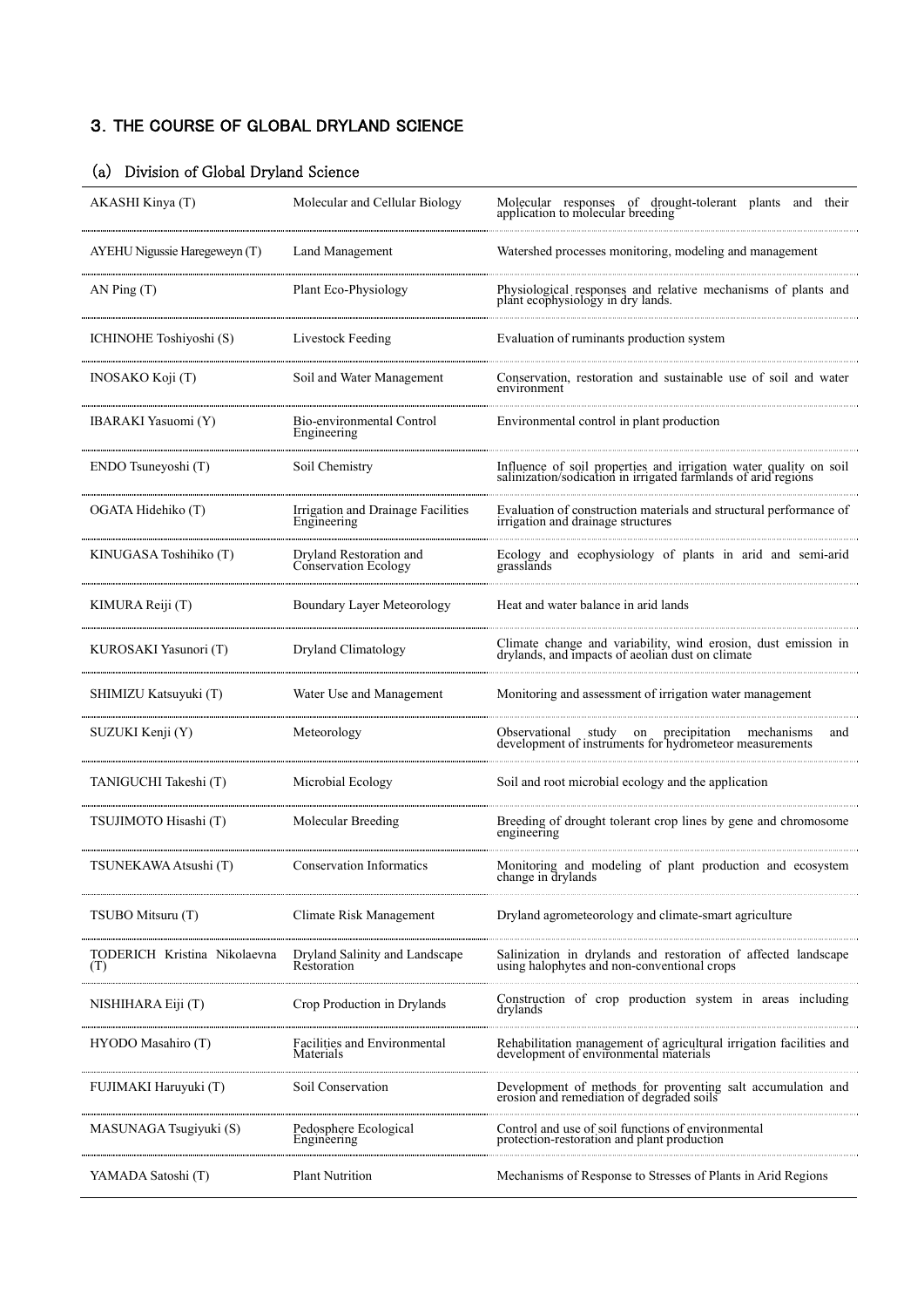| YAMAMOTO Sadahiro (T) | Environmental Soil Science | Conservation of soil environment and sustainable use of farmland<br>in arid regions |
|-----------------------|----------------------------|-------------------------------------------------------------------------------------|
|-----------------------|----------------------------|-------------------------------------------------------------------------------------|

Abbreviations; T: Tottori University, S: Shimane University, Y: Yamaguchi University.